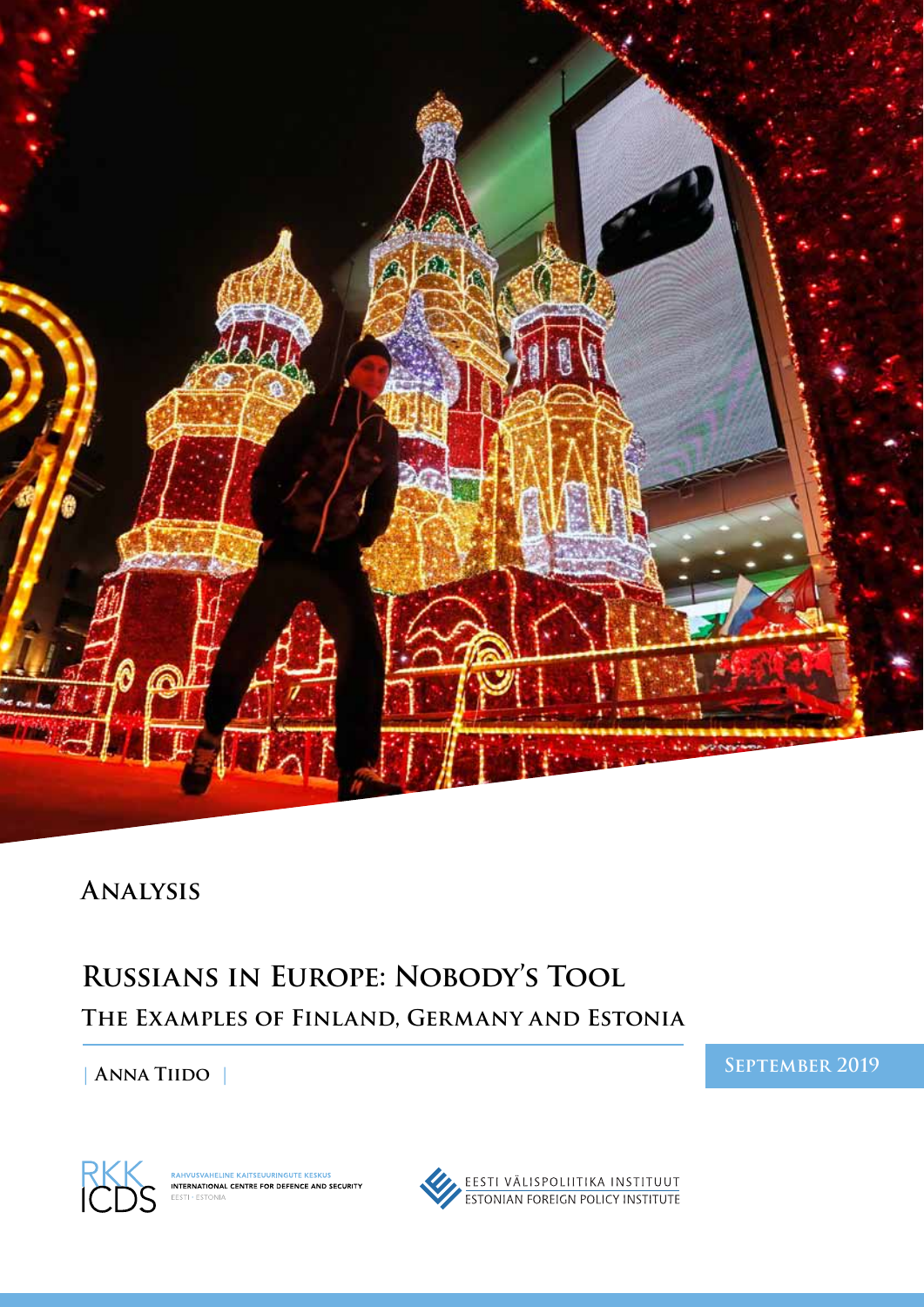

EESTI VÄLISPOLIITIKA INSTITUUT **ESTONIAN FOREIGN POLICY INSTITUTE** 

Title: Russians in Europe: Nobody's Tool. The Examples of Finland, Germany and Estonia Author: Tiido, Anna Publication date: September 2019 Category: Analysis

Cover page photo: A man walks in front of decorations for the New Year and Christmas holidays in the center of Moscow, Russia, 12 December 2018. EPA/YURI KOCHETKO

Keywords: Russian-speaking communities, "Russian World", Russian influence, Europe, compatriot policy, integration, resilience, securitisation

Disclaimer: The views and opinions contained in this analysis are solely those of its author and do not necessarily represent the official policy or position of the International Centre for Defence and Security or any other organisation.

ISSN 2228-2076

©International Centre for Defence and Security 63/4 Narva Rd., 10152 Tallinn, Estonia info@icds.ee, www.icds.ee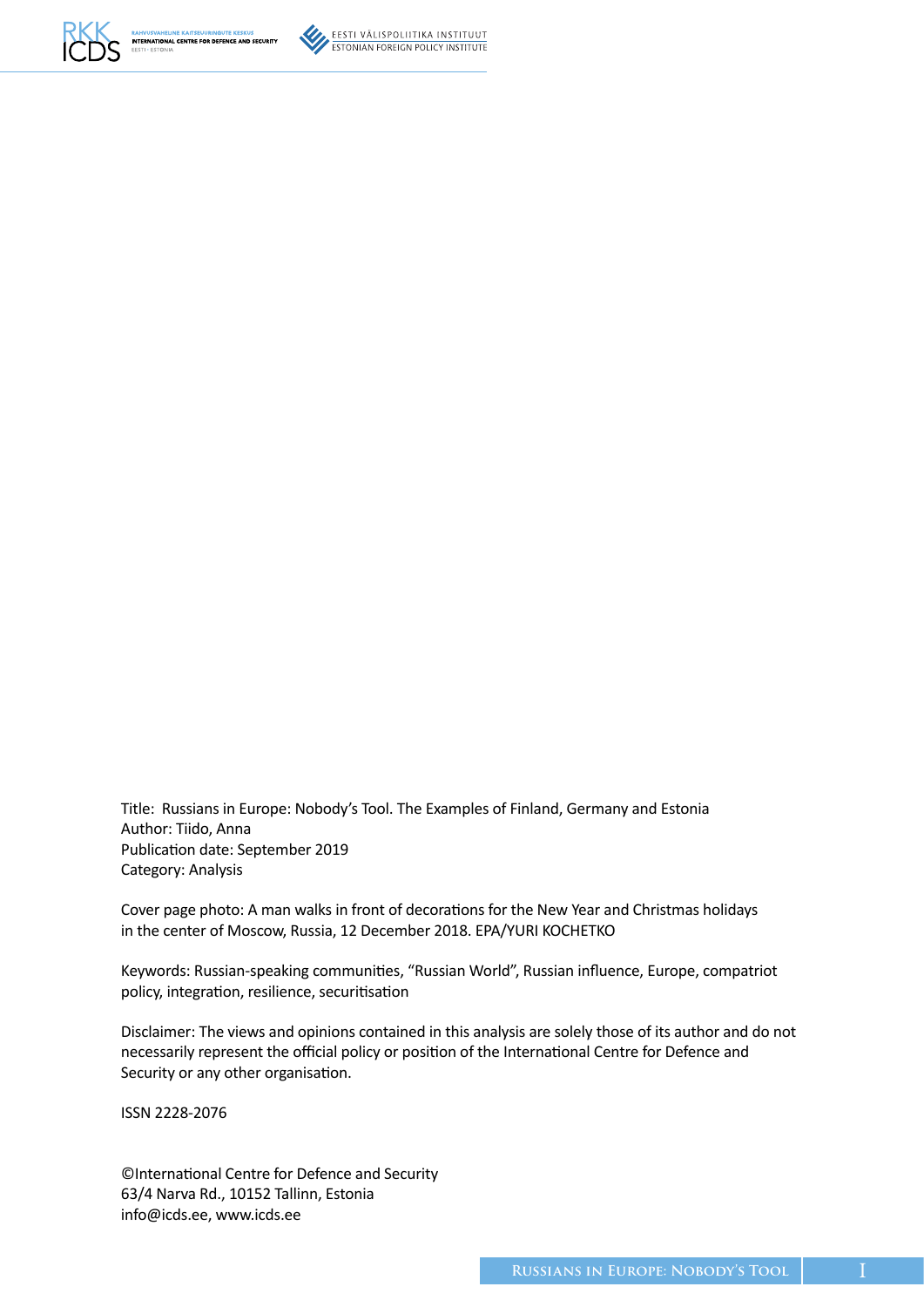

# **About the Author**

#### **Anna Tiido**

Anna Tiido joined the team of Estonian Foreign Policy Institute at the ICDS in April, 2018. Previously, Anna served as an Estonian diplomat in 2000-2014. She worked for the Ministry of Foreign Affairs in different capacities, including at Policy Planning Department, Estonian Delegation to NATO, and Permanent Representation of Estonia to the European Union. Anna has a PhD in International Relations from the University of Warsaw. Her main research interests are Russian foreign and security policy and Russian minorities abroad. She also follows Poland's foreign policy and EU policy.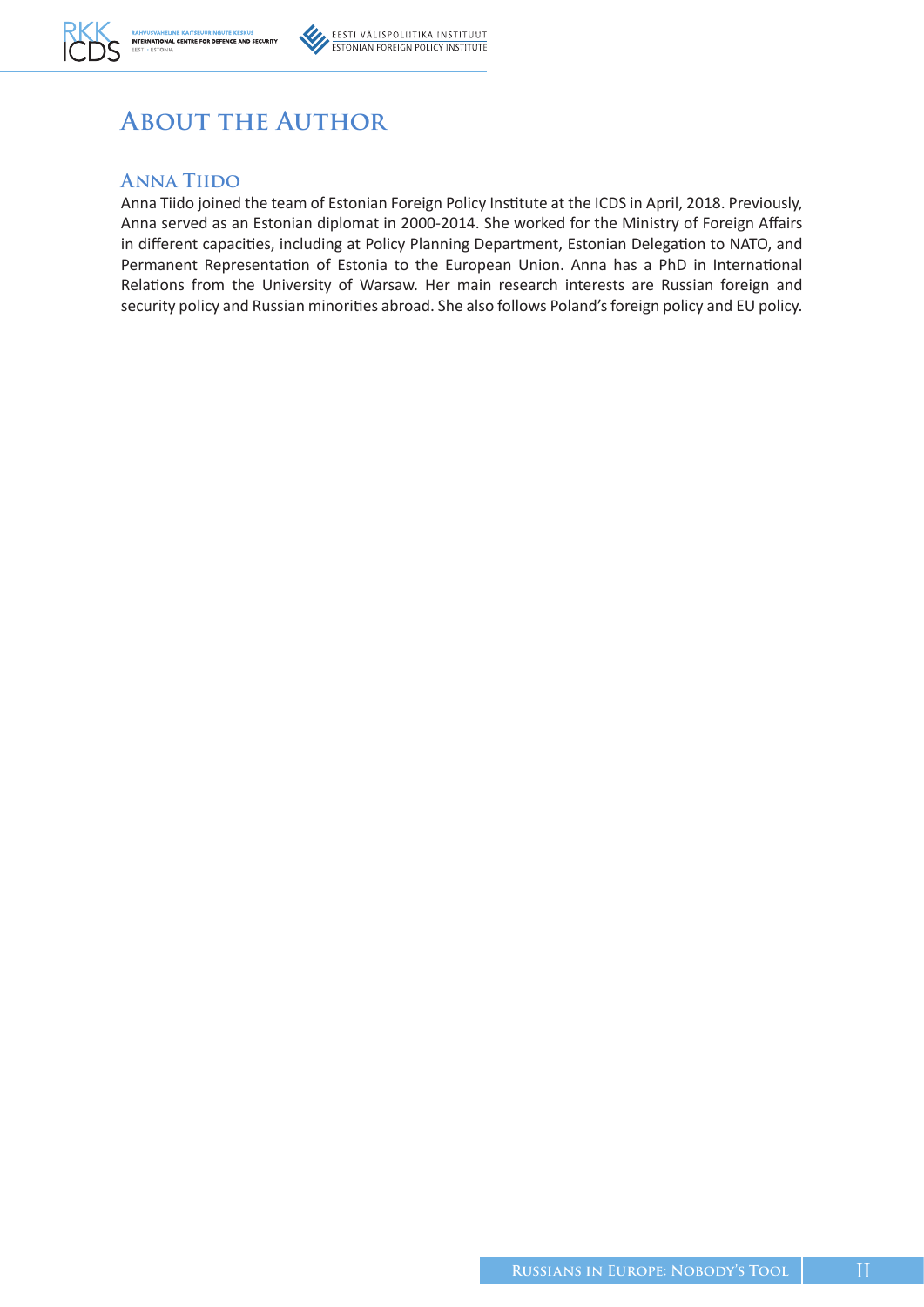### **Introduction**

The subject of Russia's approach to Russianspeaking communities residing outside the country has been widely discussed and researched. First, several studies have been made on the concept of the "Russian World", the notion of uniting all Russians around the world under one umbrella.<sup>1</sup> Much research has been conducted on individual communities, including the media dimension, notably in Estonia,<sup>2</sup> Latvia,<sup>3</sup> Finland<sup>4</sup> and Germany.<sup>5</sup> Previous studies have also looked at societal resilience against Russian disinformation – for

- <sup>3</sup> Ammon Cheskin, *Russian Speakers in Post-Soviet Latvia: Discursive Identity Strategies*, (Edinburgh University Press, 2016).
- <sup>4</sup> Olga Davydova-Minguet Tiina Sotkasiir, Teemu Oivo and Janne Riihiläinen, "Suomen venäjänkieliset mediankäyttäjinä", 27 October 2016, https:// tietokayttoon.fi/documents/10616/1266558/ Suomen+venäjänkieliset/0265446a-afd4-4c51-92dc-[2d16350ac8c7/Suomen+venäjänkieliset.pdf?version=1.0](https://tietokayttoon.fi/documents/10616/1266558/Suomen+ven�j�nkieliset/0265446a-afd4-4c51-92dc-2d16350ac8c7/Suomen+ven�j�nkieliset.pdf?version=1.0) (accessed 7 April 2019).
- <sup>5</sup> Tatiana Golova, "Post-Sowjetische Migranten in Deutschland und Transnationale Social-Media Öffentlichkeiten", ZOiS Report nr. 2/2018, Centre for East European and [International Studies, July 2018, https://www.zois-berlin.](https://www.zois-berlin.de/fileadmin/media/Dateien/ZOiS_Reports/ZOiS_Report_2_2018.pdf) de/fileadmin/media/Dateien/ZOiS\_Reports/ZOiS\_ Report 2 2018.pdf (accessed 7 April 2019).

example, a Disinformation Resilience Index was constructed for Central and Eastern Europe.6

This analysis attempts to integrate the various dimensions of the topic and, while bringing out the distinctive features of each country, also draw attention to the similarities of Russia's actions. It looks at the situation of Russian-speakers in Europe, focusing on and comparing three case studies: Finland, Germany and Estonia. The three cases were chosen for analysis because each contains a significant Russian community, while differing in origin, outlook and status. The aim of this analysis is to investigate whether Russia views these communities as targets for manipulation and how the respective communities and states react. Anonymous expert interviews were conducted between September 2018 and February  $2019<sup>7</sup>$  in all three countries and relevant documents and media material were analysed. The analysis looks at the general conditions of Russian-speaking communities in these countries and their level of integration and political participation.

The analysis is structured as follows. The first section sets out the general background, definitions and statistics concerning the three minority groups. Section 2 briefly examines the policy of the "Russian world". The third, main part of the paper analyses the three cases of Finland, Germany and Estonia separately. In each case, examples are provided of mobilisation of Russian-speakers by Russia. In conclusion, the three cases are compared, highlighting the heterogeneity of Russianspeakers and the limited success of Russia's efforts to use them as a tool of influence.

## **1. Definitions and STATISTICS**

The definition of Russian-speakers is fluid and multi-layered. The core are the citizens of Russia. The next layer are ethnic Russians who are not Russian citizens. In addition, there are Russian-speakers who are not ethnically

<sup>1</sup> See, for example, Marlene Laruelle, *The 'Russian World': Russian Soft Power and Geopolitical Imagination* (Washington DC: The Center on Global Interests, May 2015), http://globalinterests.org/wp-content/uploads/2015/05/ [FINAL-CGI\\_Russian-World\\_Marlene-Laruelle.pdf \(accessed](http://globalinterests.org/wp-content/uploads/2015/05/FINAL-CGI_Russian-World_Marlene-Laruelle.pdf) 4 June 2019); Mikhail Suslov, "'Russian World': Russia's Policy towards its Diaspora", Notes de l'Ifri Russie.Nei.Visions 103, July [2017, https://www.ifri.org/sites/default/files/atoms/files/](https://www.ifri.org/sites/default/files/atoms/files/suslov_russian_world_2017.pdf) suslov\_russian\_world\_2017.pdf; Veera Laine, "Spirituality as a Political Instrument: The Church, The Kremlin, and the Creation of the 'Russian World'", FIIA Working Paper 98, September 2017, https://www.fiia.fi/en/publication

[spirituality-as-a-political-instrument \(accessed 6 April 201](https://www.fiia.fi/en/publication/spirituality-as-a-political-instrument)9). <sup>2</sup> See, for example, Juhan Kivirähk, "Integrating Estonia's Russian-speaking Population: Findings of National Defense [Opinion Surveys", ICDS Analysis, December 2014, https://](https://icds.ee/wp-content/uploads/2014/Juhan_Kivirahk_-_Integrating_Estonias_Russian-Speaking_Population.pdf) icds.ee/wp-content/uploads/2014/Juhan\_Kivirahk Integrating\_Estonias\_Russian-Speaking\_Population.pdf; Kristina Kallas, "Claiming the diaspora: Russia's compatriot policy and its reception by Estonian-Russian population", *Journal on Ethnopolitics and Minority Issues in Europe*, [15\(3\) \(2016\), pp. 1–25, https://www.ecmi.de/fileadmin/](https://www.ecmi.de/fileadmin/downloads/publications/JEMIE/2016/Kallas.pdf) downloads/publications/JEMIE/2016/Kallas.pdf; Ellu Saar, Siim Krusell and Jelena Helemae, "Russian-Speaking Immigrants in Post-Soviet Estonia: Towards Generation Fragmentation or Integration in Estonian Society", *Sociological Research Online* 22(2) (May 2017), https://www. researchgate.net/publication/317193611\_Russian-Speaking Immigrants\_in\_Post-Soviet\_Estonia\_Towards\_Generation Fragmentation or Integration in Estonian Society (accessed 8 April 2019).

<sup>6</sup> Olga Chyzhova (coordinator), *Disinformation Resilience in Central and Eastern Europe* (Kyiv: Ukrainian Prism et al., [2018\), http://stratpol.sk/wp-content/uploads/2018/06/](http://stratpol.sk/wp-content/uploads/2018/06/DRI_CEE_2018.pdf) DRI\_CEE\_2018.pdf (accessed 8 April 2019).

 $7$  In total, 16 interviews were conducted in this period.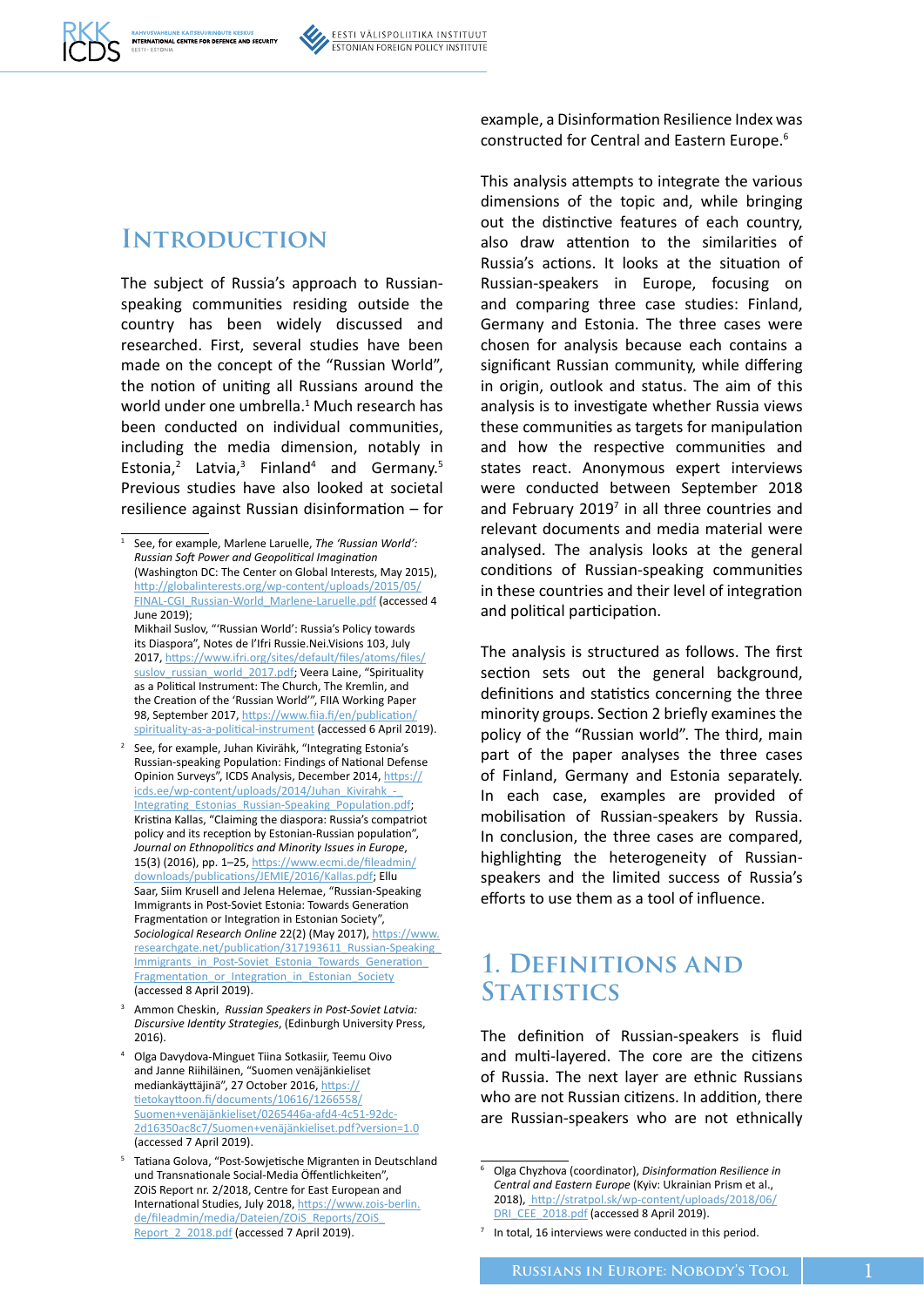

Russian, such as Ukrainians and Belarusians. One unusual example of this group are ethnic German repatriates, a group that will be dealt with in this paper separately. Finally, the extreme outer layer comprises migrants from the Soviet Union, and other people who feel some connection to Russia and the "Russian World".

The fluid definition results in variable statistics. One can note that the Russian authorities would like the number to be as high as possible. When talking about the number of Russianspeakers outside Russia, a figure of about 30 million is often mentioned.<sup>8</sup> However, this number is clearly exaggerated, as verifiable statistics for the former Soviet Union excluding the Russian Federation are around 15 million,<sup>9</sup> and it is highly unlikely that an equal number live in countries outside the former Soviet Union.

Germany has the largest Russian-speaking population outside the former Soviet Union in absolute terms, with about three million. They are split into three groups: from largest to smallest, Russian-speaking ethnic Germans (Aussiedler), ethnic Russians, and Jews. Official statistics for 2018 list 250,000 citizens of the Russian Federation living in Germany.10 According to 2017 statistics, 1,381,000 people (around 1.7% of the total population) have a migration background<sup>11</sup> connected to the Russian Federation. Another 1,237,000 residents (around 1.5% of the total) have a migration background connected to Kazakhstan.<sup>12</sup>

<sup>11</sup> Meaning that the person or his/her ancestors were born elsewhere or previously had another citizenship.

According to 2018 data, 487,250 residents of Latvia define themselves as Russian, constituting around 25% of the total population. $13$  In Estonia, data for 2017 show that the total population was 1,315,635 and that ethnic Russians numbered 330,206 (around 27%). In Lithuania, the proportion of ethnic Russians in 2018 was 4.5% (some 126,000 of around 2,800,000 residents).14 In Finland, the number of Russianspeakers has grown steadily since 1991, when it was fewer than 10,000, and in 2018 was approaching 80,000, which constitutes around 1.5% of the total population. $15$ 

Russian-speakers can also be categorised as either "imperial" or "immigrant" communities. Imperial communities emerged on the margins of the collapsed Soviet Union without leaving their homes in the newly established or restored independent states. In the case of the EU, pure cases of imperial minorities exist only in the three Baltic states of Estonia, Latvia and Lithuania. Finland was incorporated into the Russian Empire prior to World War I, and there are some descendants of Russians from that time, but this is not relevant to the present-day situation, as the overwhelming majority are later migrants.

There are some Russian-speakers living in every country of the EU. One group consists of professionals who came with a so-called "Blue Card".16 In general, these people do not have a group identity, though they are certainly connected to Russia. Some moved because they wished to live in a freer society, more conducive to creative activities or unbiased research than their home country. Others (some of whom are close to Russian power elites) have come not because they are attracted to European or liberal democratic

<sup>8</sup> As cited by, for example, Mikhail Suslov in "*IV kongress sootechestvennikov, prozhivajushikh za rubezhom*", October 2012, [http://vksrs.com/upload/iblock/ecb/](http://vksrs.com/upload/iblock/ecb/ecb38f4dad5c3a0fc4bd475fa40238bf.pdf) [ecb38f4dad5c3a0fc4bd475fa40238bf.pdf](http://vksrs.com/upload/iblock/ecb/ecb38f4dad5c3a0fc4bd475fa40238bf.pdf) (accessed 3 December 2018).

<sup>9</sup> Liliya Karachurina, "Demography and migration in post-Soviet countries", in Arkady Moshes & András Rácz (eds), *What has remained of the USSR, exploring the erosion of post-Soviet space*, FIIA Report 58 (Helsinki: Finnish Institute of International Affairs, February 2019), p. 188, https:// www.fiia.fi/en/publication/what-has-remained-of-the-ussr (accessed 28 February 2019).

<sup>&</sup>lt;sup>10</sup> DeStatis, Statistisches Bundesamt, "Migration und [Integration," https://www.destatis.de/DE/ZahlenFakten/](https://www.destatis.de/DE/ZahlenFakten/GesellschaftStaat/Bevoelkerung/MigrationIntegration/MigrationIntegration.html) GesellschaftStaat/Bevoelkerung/MigrationIntegration/ MigrationIntegration.html (accessed 3 December 2018).

<sup>12</sup> DeStatis. Statistisches Bundesamt, "Bevölkerung in Privathaushalten nach Migrationshintergrund im weiteren Sinn nach ausgewählten Herkunftsländern," https://www. [destatis.de/DE/Themen/Gesellschaft-Umwelt/Bevoelkerung/](https://www.destatis.de/DE/Themen/Gesellschaft-Umwelt/Bevoelkerung/Migration-Integration/Tabellen/migrationshintergrund-staatsangehoerigkeit-staaten.html) Migration-Integration/Tabellen/migrationshintergrundstaatsangehoerigkeit-staaten.html (accessed 3 December 2018).

<sup>&</sup>lt;sup>13</sup> Latvian Central Statistical Office, "Population by ethnicity in 21 development centres at the beginning of the year," http://data1.csb.gov.lv/pxweb/en/iedz/iedz\_iedzrakst/ [IRG080.px/?rxid=d8284c56-0641-451c-8b70-b6297b58f464](http://data1.csb.gov.lv/pxweb/en/iedz/iedz__iedzrakst/IRG080.px/?rxid=d8284c56-0641-451c-8b70-b6297b58f464) (accessed 10 December 2018).

<sup>&</sup>lt;sup>14</sup> Statistics Lithuania, "Proportion of the population by ethnicity, compared to the total resident population, https://osp.stat.gov.lt/statistiniu-rodikliuanalize?indicator=S3R162#/ (accessed 12 February 2019).

<sup>15</sup> Statistics Finland, "Population by language 1990-2018: Russian," http://vertinet2.stat.fi/verti/graph/viewpage. [aspx?ifile=quicktables/maahanmuuttajat/kieli\\_1&lang=1&rin](http://vertinet2.stat.fi/verti/graph/viewpage.aspx?ifile=quicktables/maahanmuuttajat/kieli_1&lang=1&rind=158&gskey=2&mover=no) d=158&gskey=2&mover=no (accessed 3 December 2018).

<sup>&</sup>lt;sup>16</sup> The EU Blue Card is a work- and residence permit for non-EU/EEA nationals. It provides comprehensive socioeconomic rights and a path towards permanent residence and EU citizenship.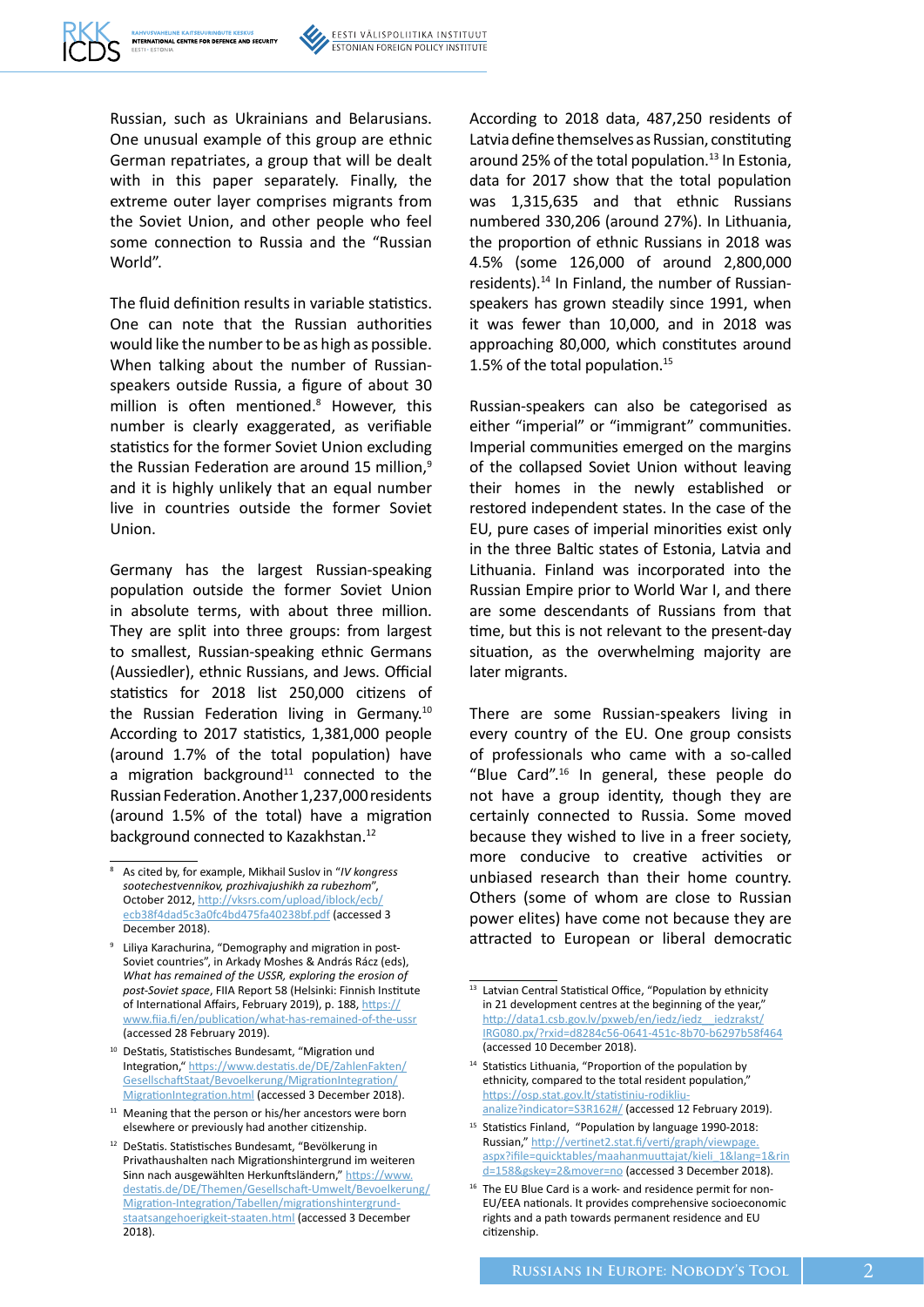

values but for more instrumental reasons: to buy property and have a safe haven outside Russia, to do business (notably in London or Cyprus), or simply to have EU residence in order to come and go as they wish.

# **2. The "Russian World" policy**

The concept of "Russian World" has become an all-embracing framework for action by the Russian authorities to unite those who they deem to be connected to it. It encompasses

*The concept of "Russian World" has become an all-embracing framework for action by the Russian authoritiesto unite those who they deem to be connected to it*

ethnic Russians, former Soviet citizens of different ethnicity, and those who just feel a link to Russian culture. It is a permissive and ambiguous concept that allows the Russian state to use Russian culture for instrumental or political purposes. The "Russian World" complements the earlier policy on "compatriots", which was established by the Law on Compatriots (The Federal Law on the State Policy of the Russian Federation in Relation to Compatriots Abroad) of 1999. One premise of the "Russian World" concept is that centres of Russian culture exist all over the world and are used as tools of influence.

Officially, the Russkiy Mir Foundation aims to promote Russian culture and describes itself as an analogue of the Goethe Institutes and the British Council. At the same time, it is the product of a state initiative and has a clear political character. The centres claim, for example, to disseminate correct information by spreading the messages of Russian state media.

In addition to keeping Russian compatriots connected to Russia, Russia also actively promotes a policy of repatriation. The compatriot policy and "Russian World" concept evolved somewhat in 2018, when the Sixth World Congress of Compatriots took place in Moscow. President Vladimir Putin's speech there largely repeated familiar narratives, but a new emphasis was placed on the repatriation of compatriots. On the day of this speech, Putin signed the Concept of State Migration Policy, and promised to develop the Programme of Voluntary Repatriation of Compatriots.17 The concept's top priority is the creation of favourable conditions for the resettlement of compatriots to Russia. This involves fast-tracked rules for entry, residency rights and citizenship. According to the concept, Russia's main interest lies in people who are "native speakers of the Russian language and bearers of the Russian culture". Less prominently, it also encourages the migration of "those foreign citizens who do not link their own future or the future of their children with Russia, but view

> Russia as a country with favourable conditions to meet their economic, social and cultural needs."<sup>18</sup> In terms of real outcomes, the programme is much more popular in the countries of Central Asia and Ukraine than it is in EU member states.19

The main goal of all these initiatives is to keep all the people connected to Russia linked to the state. These policies present Russian-speakers as a homogeneous group, disregarding their actual heterogeneity, as described below.

### **3. Responses of Host Nations**

The concept of securitisation helps to shed light on the reactions of both the minorities themselves and the host nations to Russia's actions. In the case of identity securitisation, threats to identity are "presented as an existential threat, requiring emergency measures and justifying actions outside the normal bounds of political procedure".20 Something that is securitised might be perceived as a threat to one's own country and society and might also be used to threaten somebody else. In the case of Russian-speakers,

<sup>&</sup>lt;sup>17</sup> President of the Russian Federation, "Vsemirnyi Kongress Sootechestvennikov, Prozhivayushikh za Rubezhom", 31 October 2018, [http://kremlin.ru/events/president/](http://kremlin.ru/events/president/news/59003) [news/59003](http://kremlin.ru/events/president/news/59003) (accessed 4 December 2018).

<sup>&</sup>lt;sup>18</sup> Olga Gulina, "A Clarion Call for Compatriots", Riddle, 23 January 2019, [https://www.ridl.io/en/a-clarion-call-for-far](https://www.ridl.io/en/a-clarion-call-for-far-flung-compatriots/)[flung-compatriots/](https://www.ridl.io/en/a-clarion-call-for-far-flung-compatriots/) (accessed 25 January 2019).

<sup>&</sup>lt;sup>19</sup> Among applications for repatriation in the fourth quarter of 2017, only 0.2% came from the three Baltic states.

<sup>20</sup> Barry Buzan, Ole Wæver and Jaap de Wilde, *Security: A New Framework for Analysis*, (Boulder, CO: Lynne Rienner Publishers, 1998).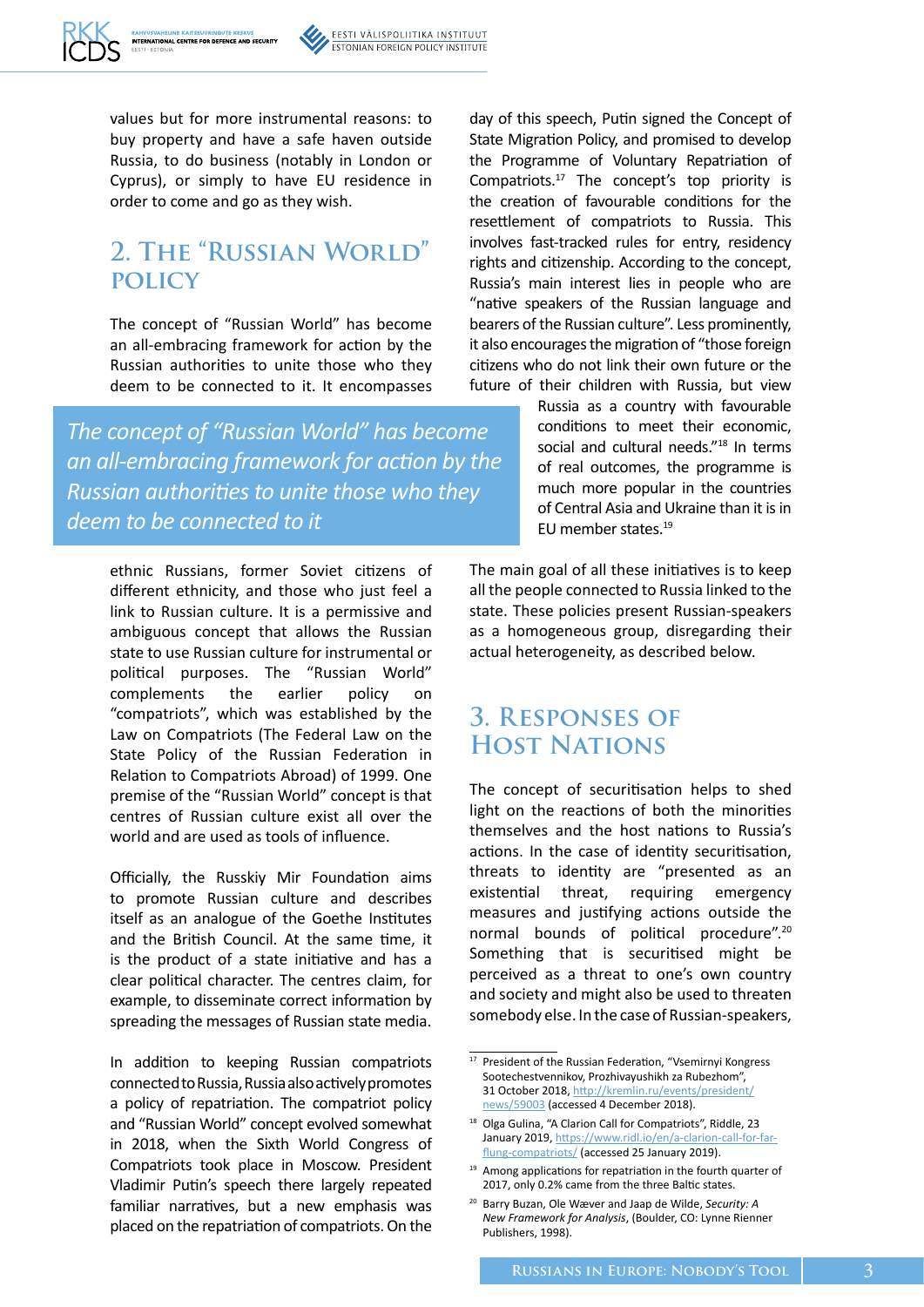

Russia securitises its policies towards these minorities, claiming they are under threat. Russian political discourse often uses the language of "protection of Russians abroad", which can be traced back to the general building of Russian identity.<sup>21</sup> At the same time, the dominant national groups in the host nations sometimes feel threatened by the presence on their territory of numerous non-titular ethnic groups. It is important to note that the official policies of host nations have been inclusive of the minorities, who are described as being part of society. In the host nations described in this paper much attention is paid to communicating this unifying message, the media literacy of the population, and integration.

*The overall challenge isto build greater resilience, for which societal integration is highly important. Integration must be a general and holistic policy, rather than sporadic and ad hoc*

> Russia's actions have motivated the host governments to design counter-measures and have made resilience an important concern. One approach advocated by experts is to raise overall media and political literacy rather than counter every instance of disinformation emanating from Russia. It is also important to coordinate the overall European response. This task has been addressed by the East Stratcom Task Force of the European External Action Service in Brussels, the NATO Strategic Communications Centre of Excellence in Riga and the European Centre of Excellence for Countering Hybrid Threats in Helsinki. The overall challenge is to build greater resilience, for which societal integration is highly important. Integration must be a general and holistic policy, rather than sporadic and ad hoc.

#### **3.1. Finland**

There are over 75,000 Russian-speakers in Finland, and this group is very heterogeneous in terms of ethnic origin, length of residence and reasons for immigrating. Some came during the Russian Empire, others later from various parts of the USSR. Altogether, they comprise about 1.5% of the population. This does not seem much but, given that Finland has historically been a remarkably homogeneous country, this community attracts interest. The Russian community is mainly concentrated in the Helsinki area, but also in Eastern Finland, near the border with Russia.

> In general, Finland's Russian-speakers are not a subject of public debate in the country. They are people who voluntarily chose to move to Finland, and thus would like to be part of society. They are preoccupied with matters of daily life and are not very visible. Their participation in local political life is low compared to other communities, such as Somalis.

Russian-speakers generally feel quite content, but they nevertheless sometimes feel discriminated against when applying for a job. They are mostly well educated, but not always well integrated into society. Competence in the Finnish language is important, and their attitudes are also affected by whether or not they have Finnish friends. Some of them tend to live in their own bubble.<sup>22</sup>

Finland's official policy supports the right of minorities to preserve their national identity, but at the same time they are expected to become part of Finnish society. The Cultura Foundation, aimed exclusively at the country's Russian-speakers, was established by parliament in 2013 and supports several integration projects, such as Multilingual Finnish Youth and Cultura Talk.<sup>23</sup>

Media research in 2016 identified four distinct audiences among the Russian minority: pro-Russian, Russian-speaking, transnational "critical", and those who are disillusioned and

<sup>&</sup>lt;sup>21</sup> Anna Tiido, "The Russian Language as a Soft Power Tool: The construction of National Identity by the Kremlin", ICDS/ EFPI Analysis, October 2018, [https://icds.ee/the-russian](https://icds.ee/the-russian-language-as-a-soft-power-tool-the-construction-of-national-identity-by-the-kremlin/)[language-as-a-soft-power-tool-the-construction-of-national](https://icds.ee/the-russian-language-as-a-soft-power-tool-the-construction-of-national-identity-by-the-kremlin/)[identity-by-the-kremlin/](https://icds.ee/the-russian-language-as-a-soft-power-tool-the-construction-of-national-identity-by-the-kremlin/) (accessed 7 April 2019).

<sup>&</sup>lt;sup>22</sup> Author interview, Helsinki, September 2018.

<sup>&</sup>lt;sup>23</sup> For details see Cultura Foundation, "Projects", [https://](https://culturas.fi/en/project/) [culturas.fi/en/project/](https://culturas.fi/en/project/) (accessed 12 March 2019).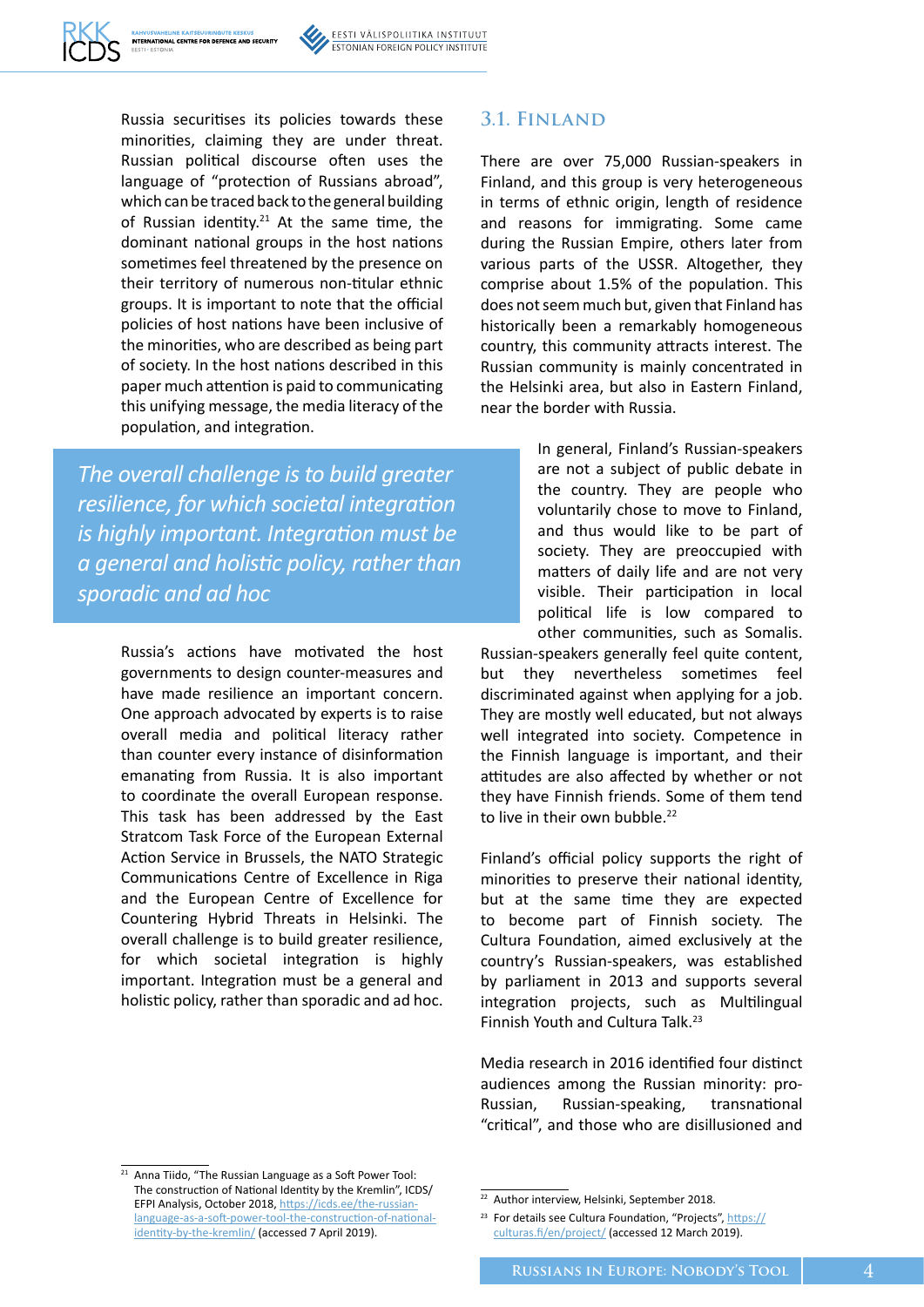

alienated from politics.<sup>24</sup> The 2014 Ukraine crisis made divisions in the community more visible, and there is now a conflict of opinions, which often takes the form of heated discussions on social media.

Despite this, there is virtually no Russian-language media in Finland. The free printed newspaper Spektr is not financially viable. Russianlanguage reporting is undertaken by the Finnish national broadcaster Yle, and is frequently cited in media outlets in Russia, thereby conveying

a European message and the standards of European journalism to Russia.

Finland's Russian-speaking community is a target for Russian disinformation. The most well-known example is the "child custody cases" (see box 1). Russia's objective in this campaign was to undermine trust in the Finnish authorities. The campaign was not very successful, however, as Finland's Russianspeaking community is reluctant to get involved in political disputes.

As for mobilisation, the most visible events are connected with the remembrance of World War II. In 2018, an "Immortal Regiment" event was organised in Helsinki, at which, according to estimates, between 80 and 200 people took part, beginning with a march through the city centre. The idea was to march carrying posters of one's ancestors who were killed in the war. In Russia itself, this used to be a grass-roots initiative but it was later taken over by the state for propaganda purposes. The event in Helsinki was well organised, and some of the participants were reportedly brought from outside Finland especially for the occasion. The march involved Soviet-era songs over loudspeakers and ended with an event in a cultural centre. For many participants, this atmosphere meant a lot in terms of nostalgia and emotional inclusiveness. Many people present knew one another, and the atmosphere was one of happiness and celebration.

<sup>24</sup> Finnish Government Communications Department, "Russian speakers in Finland as media users - media travel with immigrants", 28 October 2016, [https://tietokayttoon.fi/en/](https://tietokayttoon.fi/en/article/-/asset_publisher/10616/suomen-venajankieliset-mediankayttajina-media-matkustaa-maahanmuuttajan-mukana) [article/-/asset\\_publisher/10616/suomen-venajankieliset](https://tietokayttoon.fi/en/article/-/asset_publisher/10616/suomen-venajankieliset-mediankayttajina-media-matkustaa-maahanmuuttajan-mukana)[mediankayttajina-media-matkustaa-maahanmuuttajan](https://tietokayttoon.fi/en/article/-/asset_publisher/10616/suomen-venajankieliset-mediankayttajina-media-matkustaa-maahanmuuttajan-mukana)[mukana](https://tietokayttoon.fi/en/article/-/asset_publisher/10616/suomen-venajankieliset-mediankayttajina-media-matkustaa-maahanmuuttajan-mukana) (accessed 12 March 2019).

In general, though, the Russian-speaking population in Finland tries to go unnoticed, does not integrate deeply, and does not participate in political activities. The minority group lacks a common ground; inside the active community,

*In general, though, the Russian-speaking population in Finland triesto go unnoticed, does not integrate deeply, and does not participate in political activities*

> there are too many organisations which do not always get along with one another. In some fora, voices of frustration have increased, and there is indifference to integration. There are also negative emotions, but still a long way from mobilising against the authorities. Experts following internet discussions observed that some of the Russians participating felt that society is against them, and they are frustrated and more self-aware than other communities, and feel vulnerable. They also have very strong views, in particular towards Islam and the United States. But the social media frequented by the Russian-speaking minority mostly addresses everyday issues and offers peer support to newcomers.<sup>25</sup> In general, Russians would prefer to keep a low profile and participate in business rather than civic activities.

> Finnish society is not inclined to put the Russian community in the limelight. At the same time, Finnish history provides grounds for caution about Russia. The Winter War against Stalin's USSR is a powerful memory and a reference point for Finnish identity. Although decades of coexistence and even constructive relations with the USSR followed, a cautious attitude towards Russia remains. Today, there is also an emphasis on building resilience against hybrid threats.

> The Russian-speaking community became a topic of mainstream public debate during a dispute about dual citizenship in 2017. The national broadcaster Yle reported that Russian-Finnish dual nationals enlisting in the Finnish Army were subject to special treatment not applied to other dual nationals and were barred from receiving a security clearance. The

<sup>&</sup>lt;sup>25</sup> Author interview, Helsinki, September 2018.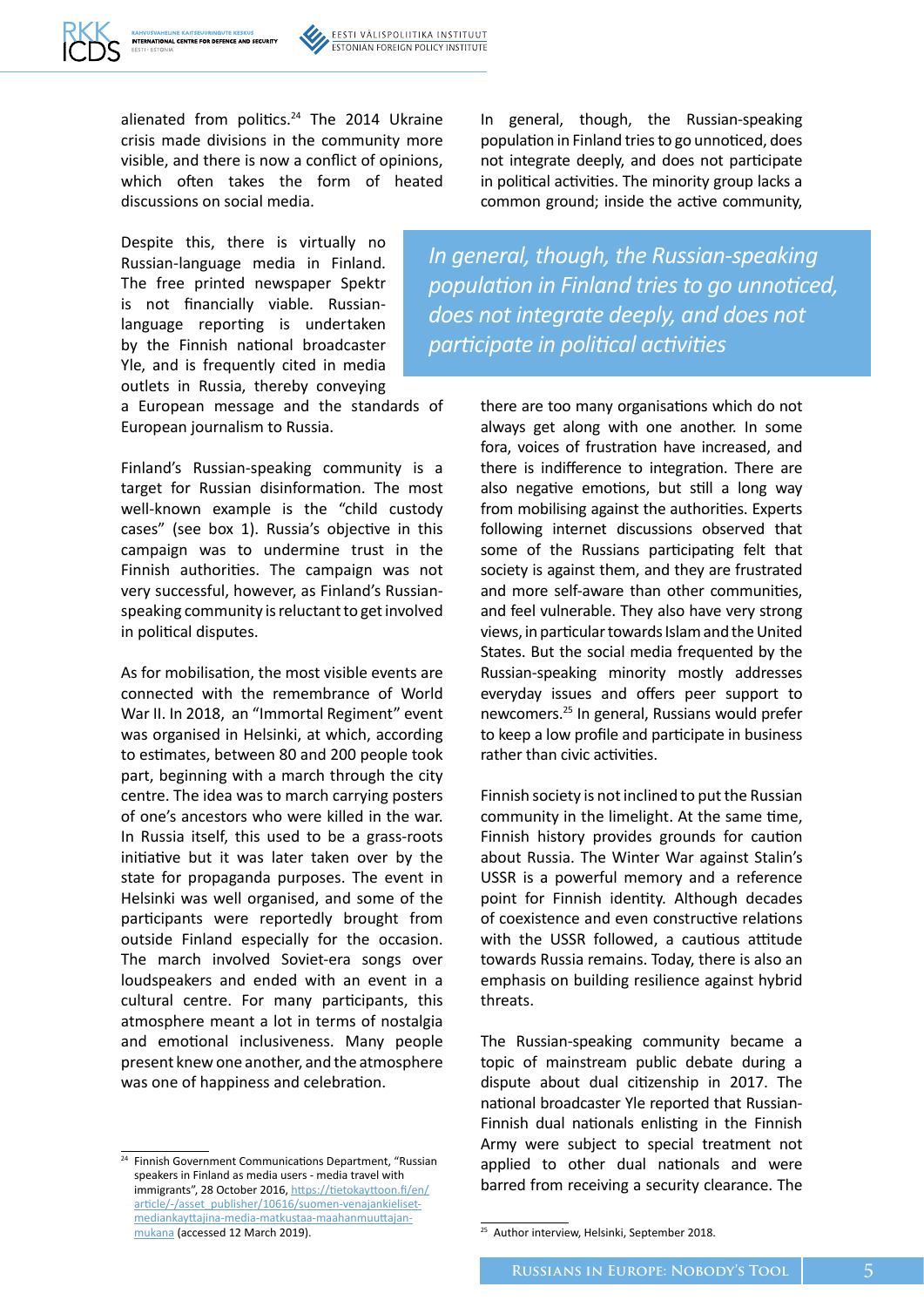report claimed that there existed previously unpublicised classified guidelines concerning Russians.26 As a result of the public debate, the government introduced amendments to three laws on the Defence Forces, the Border Guard and the National Defence College. The changes,

INTERNATIONAL CENTRE FOR DEFENCE AND SECURITY

adopted by parliament in March 2019, request candidates for official positions in the three bodies to prove that they do not hold other nationalities or have beliefs that could endanger national security.<sup>27</sup> Under the legislation in force

before these changes, there were no general legal restrictions arising from any citizenship issues. Despite such episodes, Finnish society remains generally tolerant towards the Russianspeaking minority. The Finnish economy benefits from Russian tourism and Finns who have Russian friends are more tolerant than

those who do not. But some experts argue that more recent developments (since 2014) have worsened attitudes, and there are indications that the Russian minority itself feels threatened by this change.<sup>28</sup>

Attitudes towards the Russian regime are quite negative. For example, an opinion poll in July 2018 ahead of the Putin–Trump meeting in Helsinki, indicated that 35% of Finns described their view of Putin as "very negative" and 41% "fairly negative".<sup>29</sup>

As for businesses, EU sanctions against Russia are generally accepted, and it is clearly understood that they are needed.

The Finnish government pays close attention to the resilience of society, both domestically and internationally. The European Centre of Excellence for Countering Hybrid Threats, located in Helsinki, was established in 2017

and coordinates the work of experts on various threats. Domestically, the research project GLASE is designed to help coordinate all aspects of resilience.<sup>30</sup> The project deals with society's capacity to cope with strain and resist pressure. The approach is holistic,

*Domestically, the research project GLASE is designed to help coordinate all aspects of resilience. The project deals with society's capacity to cope with strain and resist pressure*

> taking into account many threats, including actions by the extreme right, controversies over migration and refugees, Russia's political activities, political youth organisations and Russian nationalism. Resilience is regarded as an important dimension of security.

> One example of Russia being able to put Finnish society under strain was the case of the refugees crossing the Finnish–Russian border en masse by bicycle in late 2015 and early 2016. This was clearly coordinated from the Russian side, as it is not possible to access the Russian border zone without permission. The most recent cases of alleged Russian influence include the actions of the real-estate agency Airiston Helmi, which raised the wider issue of land acquisition by foreigners in areas that are important for national security, and Russia's disruption of GPS signals during the recent NATO exercise Trident Juncture 2018 in the High North.

> The Russian minority does not take part in these events, but the ramifications can contribute to their alienation and a worsening of relations within society. If Russian-speakers begin to feel they are second-class citizens, they could be mobilised on ethnic grounds. For now, however, experts agree that such a scenario is improbable, as Finnish social fabric remains inclusive and strong.

**The "Child Custody" Cases** The topic of "child custody" emerged with the "Salonen affair" in autumn 2009. A Russian citizen, Rimma Salonen, **BOX 1**

<sup>&</sup>lt;sup>26</sup> "Yle: Defence Forces applying restrictions to Russian-Finnish dual citizens in armed service", Yle, 31 January 2017, [https://](https://yle.fi/uutiset/osasto/news/yle_defence_forces_applying_restrictions_to_russian-finnish_dual_citizens_in_armed_service/9434289) [yle.fi/uutiset/osasto/news/yle\\_defence\\_forces\\_applying\\_](https://yle.fi/uutiset/osasto/news/yle_defence_forces_applying_restrictions_to_russian-finnish_dual_citizens_in_armed_service/9434289) restrictions to russian-finnish dual citizens in armed [service/9434289](https://yle.fi/uutiset/osasto/news/yle_defence_forces_applying_restrictions_to_russian-finnish_dual_citizens_in_armed_service/9434289) (accessed 9 January 2019).

<sup>27</sup> "Laki puolustusvoimista annetun lain 37 §:n muuttamisesta" (Amendments to Section 37 of the Act on the Defence Forces), <http://www.finlex.fi/fi/laki/alkup/2019/20190442> (accessed 25 May 2019).

<sup>28</sup> Author interview, Helsinki, September 2018.

<sup>29</sup> Karoliina Kanerva and Mikael Vehkaoja, "Finns dislike Trump even more than they dislike Putin", *Seura*, 9 July 2018, [https://seura.fi/asiat/ajankohtaista/finns-dislike-donald](https://seura.fi/asiat/ajankohtaista/finns-dislike-donald-trump-even-more-than-vladimir-putin/)[trump-even-more-than-vladimir-putin/](https://seura.fi/asiat/ajankohtaista/finns-dislike-donald-trump-even-more-than-vladimir-putin/) (accessed 9 January 2019).

<sup>&</sup>lt;sup>30</sup> GLASE, "In English",<https://glase.fi/in-english/> (accessed 13 March 2019).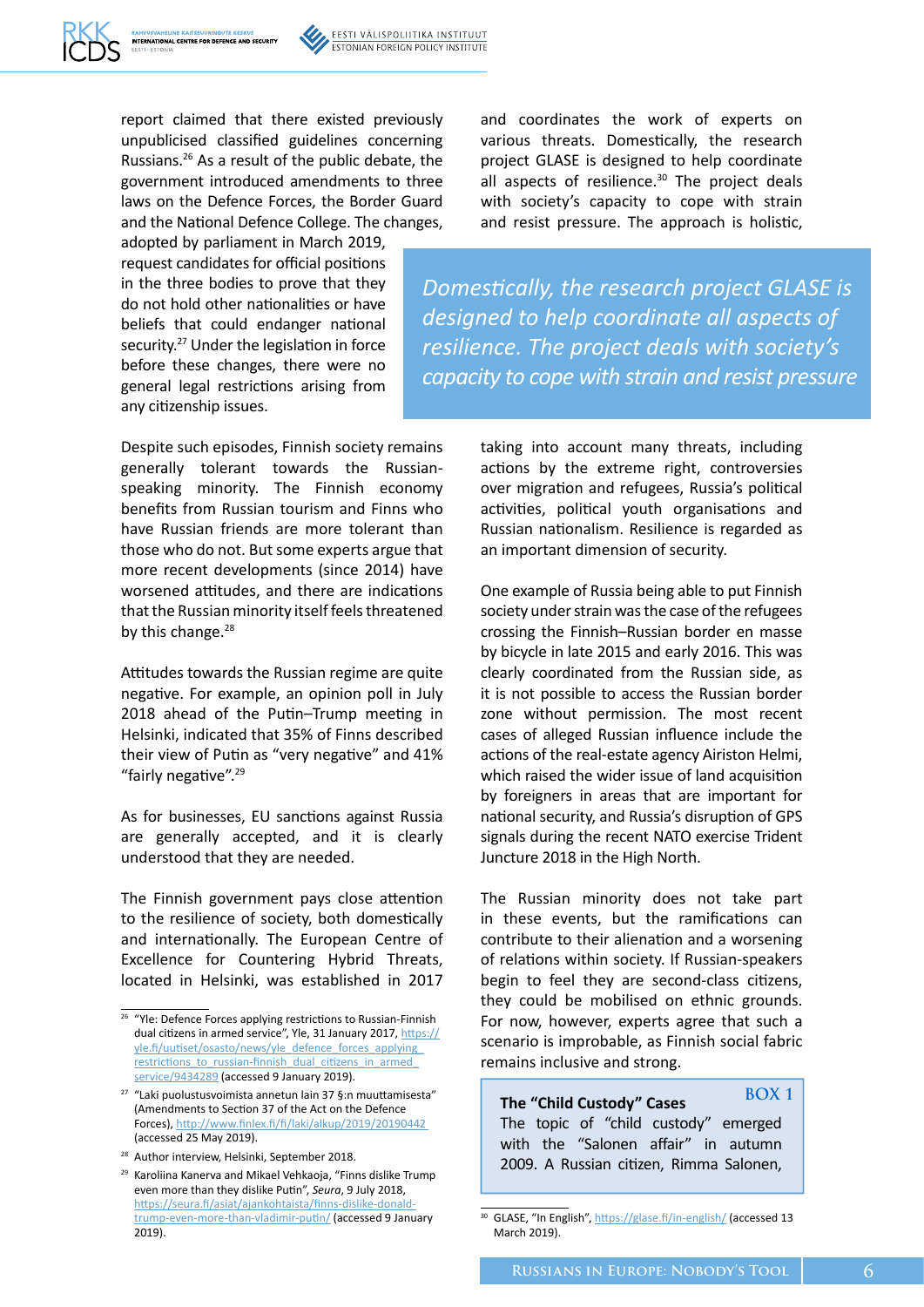was convicted of kidnapping her child in Tampere. This event was labelled by the Russian media as "one of the first Finnish-Russian children's scandals". In 2011, the case of Anastassia Zavgorodnyaya became famous in the Russian media, as the Finnish authorities were alleged to have taken her four children away from her. $31$  Later on, there were more cases of Finnish social authorities being accused of taking Russian children away from their parents. Often, the cases were connected to divorces between Finnish and Russian spouses, and legal battles over custody of the children. During this media campaign, Finnish citizen Johan Bäckman appeared in the Russian media as a "defender" of these children's rights. In 2018, Bäckman received a 12-month suspended jail sentence for aggravated defamation and stalking Jessikka Aro, a journalist who had been writing extensively on Russia's information operations.

The child custody cases often involve beating, which is acceptable in Russia but not in Finland, therefore entailing investigation by Finnish social services. In 2017, Russian citizen Elena Smoleychuk was the subject of another investigation for beating her 12-year-old daughter with a t-shirt. Bäckman claimed that the reason for these investigations by Finnish authorities was the mother's ethnicity.<sup>32</sup> These cases had an impact on Russian-Finnish relations, and Russian foreign minister Sergei Lavrov harshly criticised the Finnish authorities for their handling of the situation. $33$  Tensions ran high, but the problem was finally resolved through cooperation between the Russian and Finnish ombudsmen, who have met regularly since 2016.<sup>34</sup>

#### **3.2. Germany**

In absolute numbers, Germany has the biggest number of Russian-speakers in the EU. The figure is hard to estimate, as the statistics do not show second-generation migrants, especially if they are "Russian Germans" – ethnic Germans who were repatriated, mostly in the 1990s. The total number is around three million. These people cannot be described as a "community", due to their extreme diversity. By far the largest group are Russian Germans, or Aussiedlers – the ethnic Germans who were invited to resettle in Germany from the Soviet Union, and especially from Kazakhstan.

Russian Germans were redistributed across Germany by quota and also tended to settle tightly together in big cities, especially Berlin. In their sociological portrait, they are mostly blue-collar workers, and quite conservative in their political views. In the view of experts, their outlook was inherited from their past in the Soviet Union, which declared itself multiethnic but in reality did not manage diversity well.<sup>35</sup> As these ethnic Germans preserved their identity for more than two hundred years in Russia, and later Kazakhstan (most having been deported there by Stalin), they distinguished themselves from the surrounding Russians or Kazakhs. Their expectation of Germany was to find an ideal society, characterised by values such as punctuality and order. However, German society had evolved considerably, and what they found did not coincide with their ideals. They had the culture shock of having to live in a very diverse culture. They found a modern, industrial and post-industrial nation.36 At the same time, these settlers were grateful to the CDU (Christian Democratic Union) for having invited them. In addition, because of their conservative values, the Russian-speakers naturally voted for the CDU.

The second group is diverse in its own right, as it comprises ethnic Russians, Ukrainians, Belarusians and other nationalities from the

<sup>31</sup> "Finskije vlasti zabrali u rossijanki *chetveryh detei*", Rossiiskaja Gazeta, 29 September 2012, [https://rg.ru/2012/09/29/deti](https://rg.ru/2012/09/29/deti-anons.html)[anons.html](https://rg.ru/2012/09/29/deti-anons.html) (accessed 8 January 2019).

<sup>&</sup>lt;sup>32</sup> "I snova donos", Rossiiskava Gazeta, 12 November 2012, [https://rg.ru/2017/11/12/finskie-vlasti-iziali-u-rossiianki-12](https://rg.ru/2017/11/12/finskie-vlasti-iziali-u-rossiianki-12-letniuiu-doch.html) [letniuiu-doch.html](https://rg.ru/2017/11/12/finskie-vlasti-iziali-u-rossiianki-12-letniuiu-doch.html) (accessed 8 January 2019).

<sup>&</sup>lt;sup>33</sup> "Lavrov blasts Finland over child custody case", Yle uutiset, 8 October 2012, https://yle.fi/uutiset/osasto/news/lavrov [blasts\\_finland\\_over\\_child\\_custody\\_case/6326913](https://yle.fi/uutiset/osasto/news/lavrov_blasts_finland_over_child_custody_case/6326913) (accessed 8 January 2019).

<sup>34</sup> "Spory ob opekunstve v russkoyazychnyh semjah ushli iz zheltoj pressy – problem sovmestno reshajutsja sotsialnymi organami Finljandii I Rossii", Yle uutiset, 13 September 2018, [https://yle.fi/uutiset/osasto/novosti/spory\\_ob\\_opekunstve\\_v\\_](https://yle.fi/uutiset/osasto/novosti/spory_ob_opekunstve_v_russkoyazychnykh_semyakh_ushli_iz_zheltoi_pressy__problemy_sovmestno_reshayutsya_sotsialnymi_organami_finlyandii_i_rossii/10401987) [russkoyazychnykh\\_semyakh\\_ushli\\_iz\\_zheltoi\\_pressy\\_\\_](https://yle.fi/uutiset/osasto/novosti/spory_ob_opekunstve_v_russkoyazychnykh_semyakh_ushli_iz_zheltoi_pressy__problemy_sovmestno_reshayutsya_sotsialnymi_organami_finlyandii_i_rossii/10401987) [problemy\\_sovmestno\\_reshayutsya\\_sotsialnymi\\_organami\\_](https://yle.fi/uutiset/osasto/novosti/spory_ob_opekunstve_v_russkoyazychnykh_semyakh_ushli_iz_zheltoi_pressy__problemy_sovmestno_reshayutsya_sotsialnymi_organami_finlyandii_i_rossii/10401987) [finlyandii\\_i\\_rossii/10401987](https://yle.fi/uutiset/osasto/novosti/spory_ob_opekunstve_v_russkoyazychnykh_semyakh_ushli_iz_zheltoi_pressy__problemy_sovmestno_reshayutsya_sotsialnymi_organami_finlyandii_i_rossii/10401987) (accessed 8 April 2019).

<sup>&</sup>lt;sup>35</sup> Author interview, Berlin, November 2018.

<sup>&</sup>lt;sup>36</sup> Svetlana Dementeva, Coletta Maria Franzke and Olga Loyko, "Russian-German Immigrants in Germany and their Intercultural Communication", *Procedia: Social and Behavioral Science* 166 (Proceeding of the International Conference on Research Paradigms Transformation in Social Sciences 2014), 7 January 2015, pp. 516-20, [https://www.](https://www.sciencedirect.com/science/article/pii/S1877042814067020) [sciencedirect.com/science/article/pii/S1877042814067020](https://www.sciencedirect.com/science/article/pii/S1877042814067020) (accessed 8 April 2019).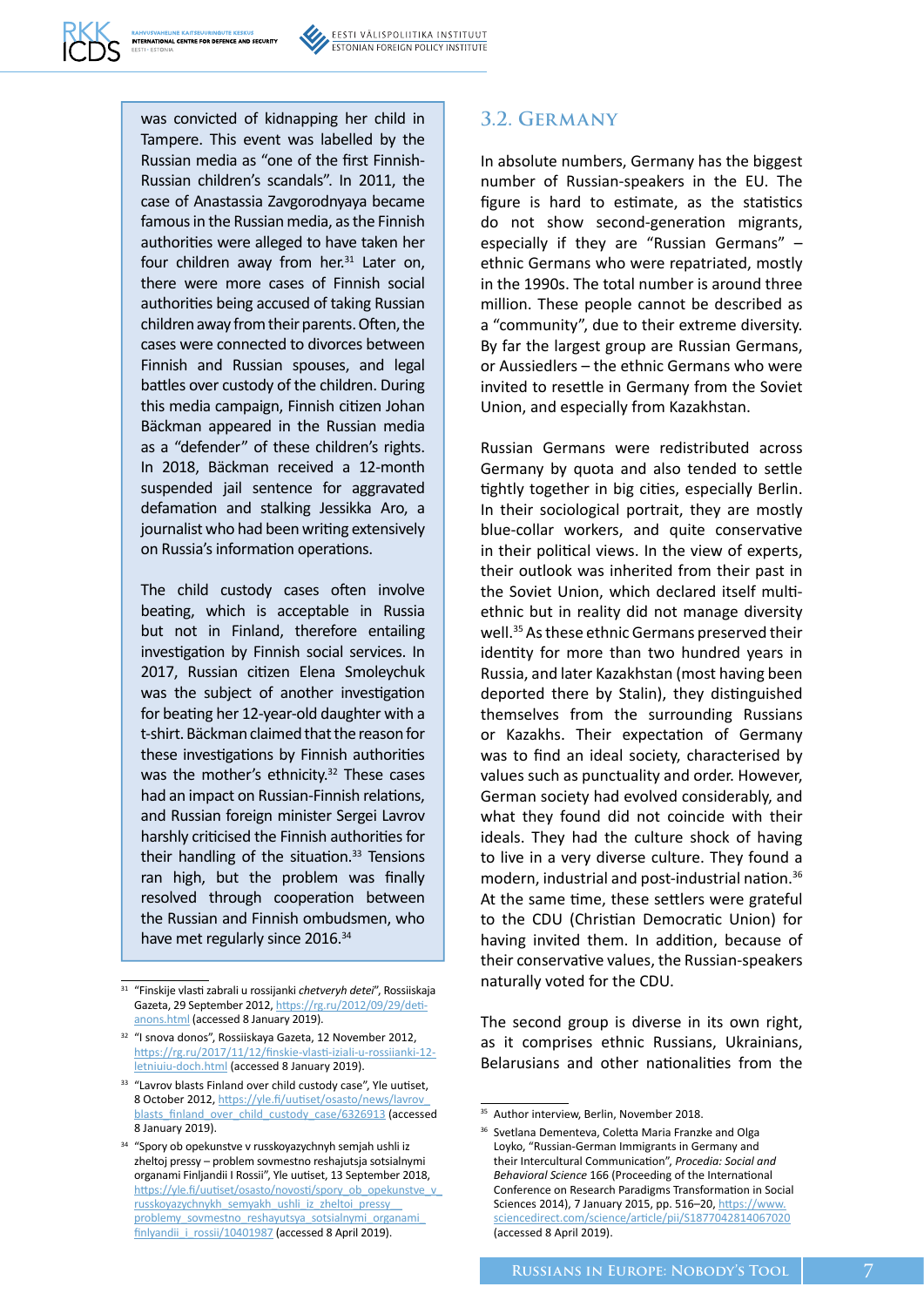former Soviet Union, some of whom came to Germany as family members of Russian German or Jewish immigrants. Some of the Russians came later, sometimes because they were seeking more freedom than in presentday Russia. There are also some who obtained the EU Blue Card.

The third group are Jews, who were also invited to resettle in Germany, mostly from the Soviet Union. Some experts think that this group is much more visible in Germany as, for example, in

one small town the Jewish community increased from almost zero to 700.<sup>37</sup> They also built synagogues, which was a change of scenery for post-war Germany. Jewish immigrants are mostly better educated than Russian Germans and hold higher-qualified jobs.

Overall, it can be said that the Russian

language is the uniting factor for all these people. Their media habits are very diverse, with many watching Russian state TV channels and Russian websites and social media sites. As elsewhere, the Russian state media is regarded as a good source of entertainment, because of its perceived high quality. The political message is indirect, and for this reason it hits

*Overall, it can be said that the Russian language is the uniting factor for all these people. Their media habits are very diverse, with many watching Russian state TV channels and Russian websites and social media sites*

> home. Research shows that, although this group follows both Russian and German media, they show greater trust in the Russian.<sup>38</sup> At the same time, experts believe that the influence of the Russian state media is quite limited. The target groups also follow German media, and the messages they receive are thus very diverse. The results of disinformation and propaganda can be unexpected, and there are many controversies in the community.

In general, the Russian Germans may be called "invisible migrants", as they seldom feature in discussions about the Russian community.<sup>39</sup> Because they are ethnically German, they were never considered alien by the population. Nevertheless, there were difficulties over integration because many of these immigrants imported social problems found in Russia (such as alcoholism), and these have received little attention. Across the Russian-speaking community as a whole, there are differences over integration. In the main, integration

*In general, the Russian Germans may be called "invisible migrants", as they seldom feature in discussions about the Russian community*

> programmes for Russian Germans have been focused on language proficiency, and participation in these programmes depended on personal interest. Some of this group have not integrated and continue to live in a bubble. But in general, Russian-speakers have good language skills and are well integrated, especially compared to other ethnic minorities.

> > At the same time, their level of political participation is not high.

An important milestone in German attitudes towards Russian-speakers was the "Lisa case" of 2016 (see box 2). This raised the profile of the issue among the general public, and for a short time it remained in the limelight. However, it did not lead to an indepth examination of the place of

Russian-speakers in German society. The "Lisa case" showed that Russian-speakers are able to mobilise themselves, and this mobilisation revealed something about their connections in the community. Research established that there are collective community structures in social media networks.40

<sup>&</sup>lt;sup>37</sup> Author interview, Berlin, November 2018.

<sup>&</sup>lt;sup>38</sup> Boris Nemtsov Foundation, "Russians in Germany", October 2016, https://www.freiheit.org/sites/ [default/files/uploads/2016/10/10/boris-nemtsov](https://www.freiheit.org/sites/default/files/uploads/2016/10/10/boris-nemtsov-foundationrussiansingermanyprint.pdf)foundationrussiansingermanyprint.pdf (accessed 8 April 2019).

<sup>&</sup>lt;sup>39</sup> Dmitri Stratievski, "Russian-speaking Germans: Who are they?", Intersection, 25 November 2017, http:// intersectionproject.eu/article/russia-europe/russian[speaking-germans-who-are-they \(accessed 7 April 201](https://www.ridl.io/en/russian-speaking-germans-who-are-they/)9).

<sup>40</sup> Tatiana Golova, "Social media networks of the post-Soviet minority in Germany", ZOiS Spotlight 26/2018, Centre for East European and International Studies, 11 July 2018, https://en.zois-berlin.de/publications/zois[spotlight-2018/social-media-networks-of-the-post-soviet](https://en.zois-berlin.de/publications/zois-spotlight-2018/social-media-networks-of-the-post-soviet-minority-in-germany/)minority-in-germany/ (accessed 11 January 2019).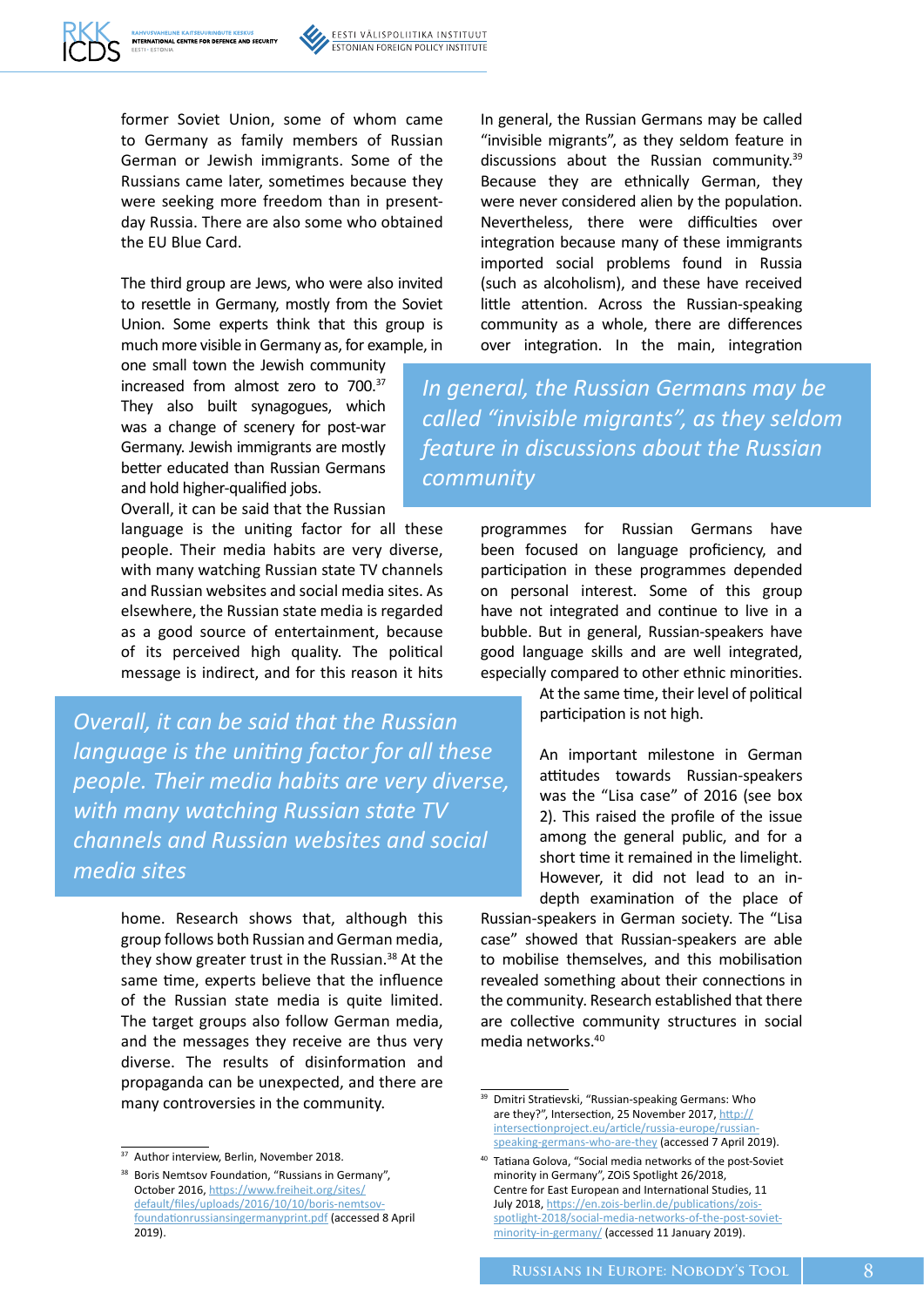

In the run-up to the Bundestag elections in 2017, Russian influence was a big topic. Alternative für Deutschland is reported to have links to Russia.<sup>41</sup> For this far-right party, Russian Germans are a resource, as they share the same ethnicity and the same skin colour. The AfD has relied on Russian Germans to share their electoral

*Alternative für Deutschland is reported to have links to Russia.For this far-right party, Russian Germans are a resource, as they share the same ethnicity and the same skin colour*

> material in Russian. Voting patterns show that many voters of Russian/Soviet descent shifted from the CDU to the AfD. The latter skilfully exploited the group's grievances as the migration crisis erupted. Among the newly elected AfD

members of the Bundestag who have a so-called migration background (i.e. they or at least one of their parents are not German citizens by birth) are two ethnic Germans from the former Soviet Union. Both were born in Kazakhstan and emigrated to Germany in the mid-1990s. They are the only Bundestag members with a Russian German background.<sup>42</sup>

Although "Russian World" activity is quite limited in Germany, there have been some events. On 9 May each year, for example, a commemorative gathering takes place in Berlin's Treptower Park, site of one of three memorials in the city honouring the 80,000 Soviet soldiers who died during the Battle of Berlin. As in such gatherings outside Germany, the meeting is marked with St George's ribbons, Soviet songs and dressing up in military uniforms. Since 2015, "Immortal Regiment" events have also been organised in Germany. Russian sources claimed that 3,000 people marched to the Soviet war memorial in the Tiergarten in May 2019.<sup>43</sup>

It must be re-emphasised that the Russianspeaking community rarely features in discussions about Russia as such. This subject, once a matter of consensus, has become

> increasingly contentious. Those long accustomed to viewing Russia as a friendly country and a strategic partner with a positive role in the German economy have been unsettled by the deterioration in relations between Russia and Europe, especially since 2014, and the emergence of hybrid threats emanating from Russia, not to mention chancellor Merkel's

instrumental role in maintaining EU sanctions against Russia. Feelings are further complicated by the legacy of World War II and the deep sense of guilt and responsibility still harboured by Germans.

*The targets of Russian information policy are not exclusively Russian-speakers, let alone those of Russian descent. This policy has been instrumental, opportunistic and even cynical*

> The targets of Russian information policy are not exclusively Russian-speakers, let alone those of Russian descent. This policy has been instrumental, opportunistic and even cynical. Moreover, it is still the case that Russian influence derives more benefit from economic factors (e.g. Nord Stream 2) than information warfare.<sup>44</sup> Germany's small community of Russian-speakers are a tool of convenience, but not a major factor in Russian policy. Those who have found freedom and prosperity in Germany are not always easy to influence, whatever their maternal language or ethnicity.

<sup>41</sup> See, for example, "Documents link AfD Parliamentarian to Moscow", 12 April 2019, Spiegel Online. [https://www.](https://www.spiegel.de/international/germany/documents-link-afd-parliamentarian-to-moscow-a-1261509.html) [spiegel.de/international/germany/documents-link-afd](https://www.spiegel.de/international/germany/documents-link-afd-parliamentarian-to-moscow-a-1261509.html)[parliamentarian-to-moscow-a-1261509.html](https://www.spiegel.de/international/germany/documents-link-afd-parliamentarian-to-moscow-a-1261509.html) (accessed 23 May 2019).

<sup>42</sup> Tatiana Golova, "Russian Germans after the Bundestag election", ZOiS Spotlight 25/2017, Centre for East European and International Studies, 5 October 2017, [https://en.zois](https://en.zois-berlin.de/publications/zois-spotlight-2017/russian-germans-after-the-bundestag-election/)[berlin.de/publications/zois-spotlight-2017/russian-germans](https://en.zois-berlin.de/publications/zois-spotlight-2017/russian-germans-after-the-bundestag-election/)[after-the-bundestag-election/](https://en.zois-berlin.de/publications/zois-spotlight-2017/russian-germans-after-the-bundestag-election/) (accessed 11 January 2019).

<sup>43</sup> "Bessmertny polk vyshel na ulitsy Berlina", 9 May 2019, [https://news.ru/yevropa/bessmertnyj-polk-vyshel-na-ulicy](https://news.ru/yevropa/bessmertnyj-polk-vyshel-na-ulicy-berlina/)[berlina/](https://news.ru/yevropa/bessmertnyj-polk-vyshel-na-ulicy-berlina/) (accessed 3 June 2019).

<sup>44</sup> Author interview, Berlin, November 2019.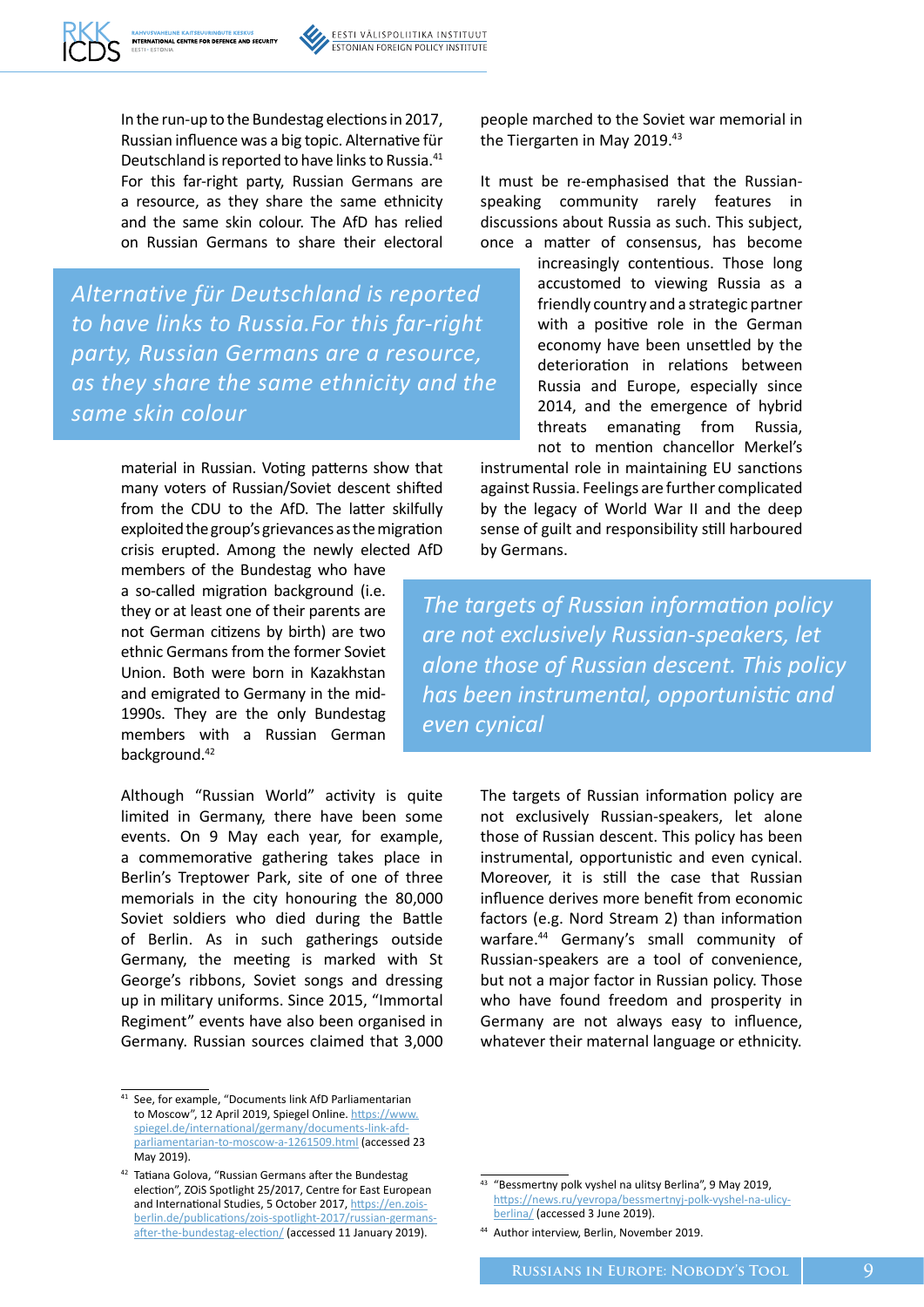**BOX 2**

The notorious case of a 13-year-old girl who had gone missing for 30 hours dominated the headlines and much of German public debate for two weeks in January 2016. As reported by Russian TV broadcaster First Channel, the girl was raped by non-European migrants. The story turned out to be false, as the German police were able to establish that she had spent the night in question with a friend. The story, intensively reported in Russian domestic and international media, created diplomatic tension between Germany and Russia. Russian international media outlets such as RT, Sputnik and RT Deutsch reported on the case. In addition, social media and farright groups publicised the fake story.

This extensive reporting led to organised demonstrations in at least 43 German towns. All these protests employed the same official slogan: "We are against violence". The demonstrations were also reported by German mainstream media. At the height of the affair, Russian foreign minister Sergei Lavrov twice expressed his concerns about the inability of the German police and legal system to take such cases seriously owing to the cult of political correctness.

The speed of mobilisation reflected the popularity of Russian state media among Russian-speakers. Social media networks, notably Odnoklassniki and Vkontakte, also played an important role. Calls to protest were confined to and disseminated within small groups, relying on contact lists as well as relatives, friends, acquaintances and colleagues of a similar political persuasion.<sup>45</sup>

#### **3.3. Estonia**

The situation of Russian-speakers in Estonia has been thoroughly researched and is well documented. People of non-Estonian descent comprise about 32% of the population. The data for 2017 show that the total population was 1,315,635 and that ethnic Russians comprised 330,206 of them (around 27%), while other non-Estonians were 68,024 (5.5% of the total).<sup>46</sup> The researchers distinguish ethnic Russians from other non-Estonian ethnicities, as Estonia is home to about 200 ethnic groups and about 160 languages are spoken. There are Tatars, Ingrians, Roma and other communities. Because the numbers of these other non-Estonian ethnic groups are low, and because they tend to be linguistically Russophone, the majority population tends to regard all other non-Estonian ethnicities as one group. This is reinforced by the perception that these smaller groups assimilated into the Russian rather than the ethnically Estonian population.

The origins of the non-Estonian communities are diverse, encompassing earlier waves of immigration starting from Orthodox Old Believers around Lake Peipus in the 17th century, all the way through the 20th century during the Civil War in Soviet Russia, with the biggest group arriving during the Soviet occupation. This largest group of migrants can be defined as an "imperial minority", as they did not migrate to a different country, but arrived mostly to work in the Soviet Union. Thus, when the Soviet Union collapsed in 1991, they remained in their own homes, but found themselves residents of a newly restored country and jurisdiction. The imperial minority does not have any experience of actual migration, and in this it is different from later newcomers who are more willing to integrate. The newcomers feel greater control over their own destiny, and thus are more active in learning the new language and integrating into the host society.

Under the laws of the restored Republic of Estonia, only individuals descended from residents of the pre-1940 republic are automatically entitled to citizenship. Those ethnic Russians who resided in Estonia at the time – including in Petseri county, which was part of Estonia – and their descendants were granted citizenship. In addition, people who could prove their Estonian descent were granted citizenship on the principle of jus sanguinis. Moreover, those on the Citizens' Committees

<sup>45</sup> Nikolay Mitrokhin, "The 'Russian World' in Germany", Eurozine, 6 June 2017, https://www.eurozine.com/t [russian-world-in-germany/](https://www.eurozine.com/the-russian-world-in-germany/) (accessed 8 December 2018).

<sup>46</sup> Statistics Estonia, "Rahvaarv rahvuse järgi, 1. jaanuar, aasta," https://www.stat.ee/34267 (accessed 7 December 2018).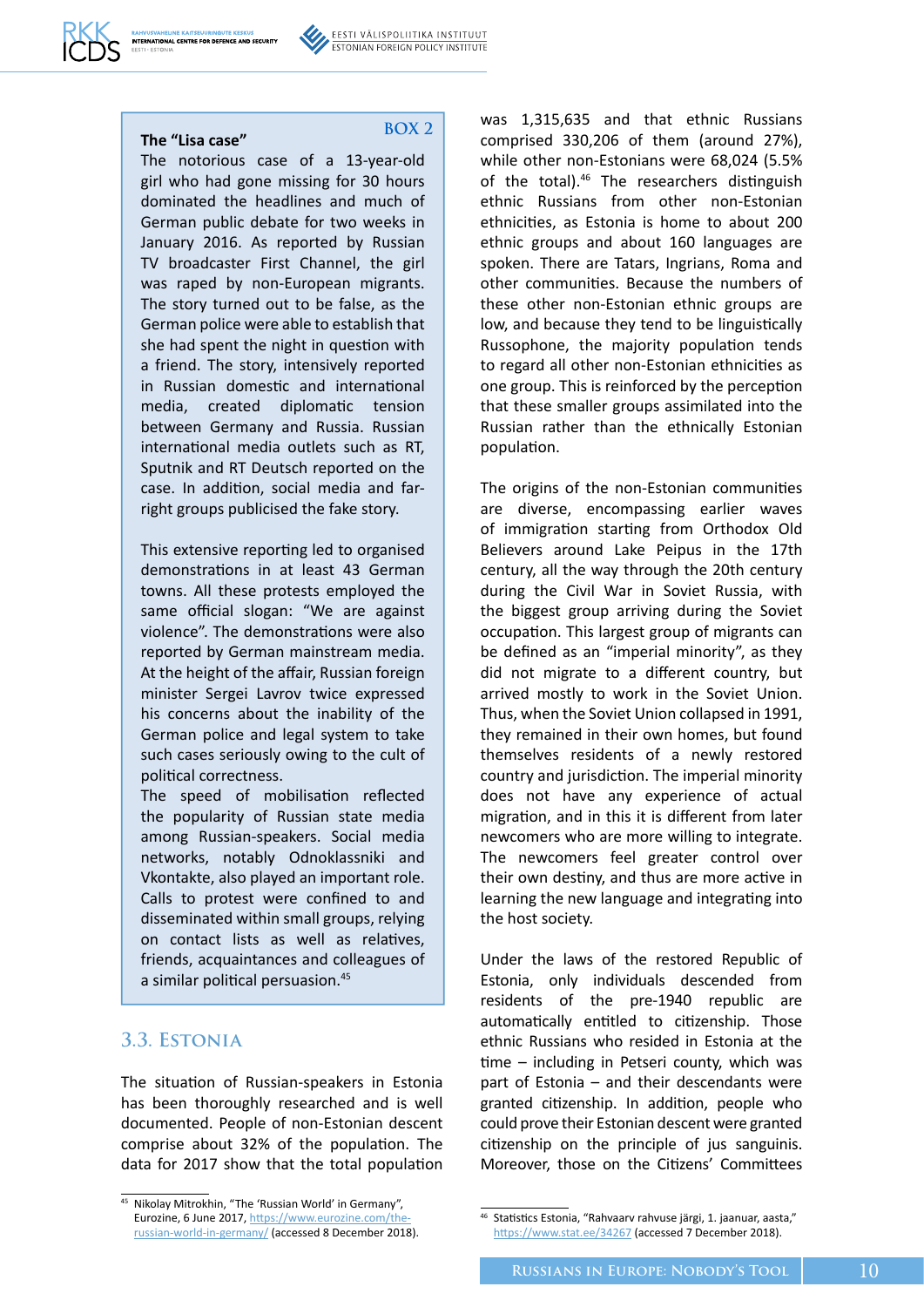

list of supporters of Estonian independence were granted citizenship irrespective of their ethnicity. All others are subject to a naturalisation process, which includes tests on language and knowledge of the Estonian Constitution. These rules created resentment among those Russianspeakers who considered Estonia their home, many of them having been born in Estonia. In general, ethnic Estonians have a strong sense of national identity and consider the country's history an important element shaping their outlook. By contrast, ethnic Russians tend to regard current policies and attitudes as unjust and discriminatory.

*In general, ethnic Estonians have a strong sense of national identity and consider the country's history an important element shaping their outlook. By contrast, ethnic Russians tend to regard current policies and attitudes as unjust and discriminatory*

> From the mid-1990s, the need for a more sympathetic and comprehensive approach to integration of non-Estonians was acknowledged by both society and the government. In 1998, a new Integration Programme was adopted.<sup>47</sup> Its main focus was on the provision of resources for raising proficiency in the Estonian language. A more dramatic and significant milestone was the Bronze Soldier crisis of April 2007, sparked by the removal of the controversial

Soviet "Monument to the Liberators of Tallinn" (and the exhumation and reburial of the remains of Soviet soldiers) from the centre of the city to the military cemetery. Violent protests by Russian-speakers erupted, accompanied by looting, the destruction of property and, not least,

a comprehensive cyber-attack, originating from Russia, against the country's political and financial infrastructure. Some 200 people were arrested. The crisis brought relations between Estonia and Russia to a dangerous low. One lesson drawn from these events was to approach integration more inclusively, not focusing only on language training, but paying more attention to civil society.

The results of these programmes have been mixed. The latest integration monitoring survey (2017) cites some positive results: better command of the Estonian language and awareness of the need to study it, and agreement on the need to institute Estonian-language instruction in kindergartens. It also shows that a larger proportion of non-ethnic Estonians now have an Estonian national identity.<sup>48</sup> Among problems, the survey cited inequality in the labour market (especially with regard to non-

> Estonian women). These inequalities can reinforce community segregation because the lower paid naturally live in areas where property is cheaper. Indepth research by the Institute of Baltic Studies (2016) showed four major and intertwined contributory factors to labour-market inequality across ethnic lines: language proficiency, educational attainment and choices, cultural attitudes, and miscellaneous

attitudinal and structural factors (gender stereotypes, limited mobility, discrimination, regional differences, unhelpfulness of state institutions).49 Lack of integration is particularly striking in the public sector, where only 2% of public servants are of non-Estonian origin. Lack of information and self-ghettoisation ("they won't take me anyway") might explain more of this than conscious discrimination on the part of these institutions.

*Ethnic Estonians and non-Estonians tend to inhabit separate linguistic spaces, limiting interethnic communication to work, study and the public sphere*

> In the main, ethnic Estonians and non-Estonians tend to inhabit separate linguistic

<sup>&</sup>lt;sup>47</sup> The need for the integration programme was first decided by the government in 1998. See Estonian Government, "Riiklik programm 'Integratsioon Eesti ühiskonnas 2000-2007,'" [Riigiteataja, RTL 2000, 49, 740, https://www.riigiteataja.ee/](https://www.riigiteataja.ee/akt/82230) akt/82230 (accessed 24 January 2019).

 $48$  "National identity" here means a special sociological indicator constructed by researchers and consisting of factors such as respect for Estonian state symbols, feeling that the state protects one's rights, and self-identification with the Estonian nation.

<sup>49</sup> Triin Pohla, Kristjan Kaldur and Kats Kivistik, *Eesti tööturu rahvuslik ja keeleline jaotus: meta-analüüs*, Tallinn: Balti Uuringute Instituut (Institute of Baltic Studies) and Praxis Center for Policy Studies, for the Estonian Ministry of Culture, 2016, [https://www.ibs.ee/wp-content/uploads/](https://www.ibs.ee/wp-content/uploads/Eesti-t��turu-rahvuslik-ja-keeleline-jaotus.pdf) [Eesti-t%C3%B6%C3%B6turu-rahvuslik-ja-keel](https://www.ibs.ee/wp-content/uploads/Eesti-t��turu-rahvuslik-ja-keeleline-jaotus.pdf)[eline-jaotus.pdf](https://www.ibs.ee/wp-content/uploads/Eesti-t%C3%B6%C3%B6turu-rahvuslik-ja-keeleline-jaotus.pdf) (accessed 24 January 2019).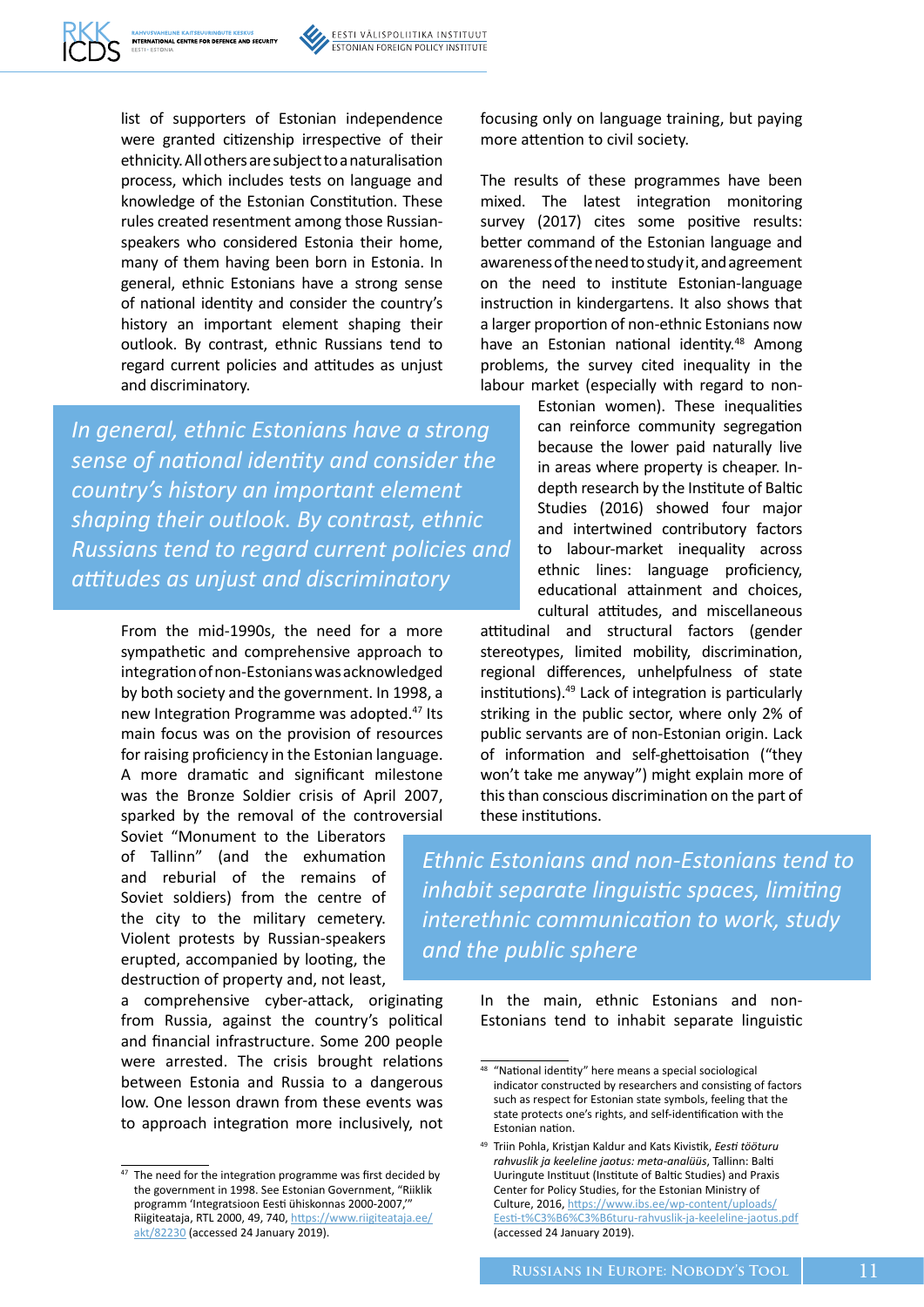spaces, limiting interethnic communication to work, study and the public sphere. Only about a tenth of Estonian residents communicate with

people of other ethnic backgrounds in their free time.<sup>50</sup> Experts have also identified four subspaces: villages and small towns that are exclusively Estonian-speaking; small cities such as Tartu, Pärnu and Viljandi, with some Russian-speakers but mostly Estonian-speaking; Tallinn, which is divided equally; and the county of Ida-Virumaa, where the Russian language predominates in everyday communication.

Estonian language instruction in schools and kindergartens has been high on the agenda. Estonian lawmakers foresaw the transition of all high schools (gümnaasium) to partial Estonian instruction, with 60% of instruction in Estonian by 2007. The Integration Monitoring survey shows that attitudes towards this transition are becoming more positive: in 2017, 78% of people of other ethnic backgrounds believed that learning in the Estonian language increases employment prospects for graduates of Russian-language schools. In comparison to the 2011 survey, there has been a positive change, as the corresponding figure then stood at 53%.51 A small group of pro-Russian activists use present-day shortcomings as evidence of the fundamental injustice of Estonia's policies. For example, the "Russian School of Estonia" is an association opposing the transition to Estonian-language instruction; however, it is not considered influential. Russian mothers who want the best education for their children tend to enrol their children in Estonian-language kindergartens, but at the same time they call for state support of Russian-language education. The issue that needs further discussion in Estonia is the transition of other stages of education to Estonian in order to guarantee equal opportunities for everyone. There is general consensus in society that the transition should happen; the question is how to proceed. In general, the socio-political attitudes of ethnic and non-ethnic Estonians are, at least to some degree, different. On average, Russianspeakers tend to be more conservative and

*The issue that needs further discussion in Estonia is the transition of other stages of education to Estonian in order to guarantee equal opportunities for everyone. There is general consensus in society that the transition should happen; the question is how to proceed*

> more religious. But the most striking difference is in attitudes towards Russia. According to the 2018 survey "Public Opinion and National Defence", 70% of ethnic Estonians believe that membership of NATO constitutes Estonia's main security guarantee, while the figure for other ethnicities is 29%. "Cooperation and good relations with Russia" is perceived as an important security guarantee by 46% of non-Estonians, and only 15% of Estonians.52

> To an important extent, Estonians and non-Estonians inhabit different information spaces, with non-Estonians rating Russian TV channels as an important source of information (71% as "very important" or "quite important"). Nevertheless, the most important source of information for non-Estonians is friends, family and acquaintances. $53$  Yet they also are exposed to Estonian-language media. According to the Integration Monitoring survey, "In contrast to ethnic Estonians who live in a relatively homogeneous media space, people of other ethnicities are receiving somewhat contradictory media perspectives in relation to local and global events".<sup>54</sup> In addition, sociologists confirm that social media play an increasingly important role in overall media consumption by both groups, especially among young people. Among non-ethnic Estonians,

<sup>50 &</sup>quot;Integration Monitoring of the Estonian Society 2017: Key Findings", Institute of Baltic Studies and Praxis Center for [Policy Studies, https://www.kul.ee/sites/kulminn/files/9\\_](https://www.kul.ee/sites/kulminn/files/9_kokkuvote_0.pdf) kokkuvote\_0.pdf (accessed 14 January 2019).

<sup>&</sup>lt;sup>51</sup> "Integration Monitoring of the Estonian Society 2017: Education", Institute of Baltic Studies and Praxis Center for [Policy Studies, https://www.kul.ee/sites/kulminn/files/3\\_](https://www.kul.ee/sites/kulminn/files/3_haridus_eng.pdf) haridus\_eng.pdf (accessed 14 January 2019).

<sup>52</sup> "Public Opinion and National Defence", Estonian Ministry of Defence, Autumn 2018, [http://www.kaitseministeerium.ee/](http://www.kaitseministeerium.ee/sites/default/files/elfinder/article_files/public_opinion_and_national_defence_2018_october_0.pdf) sites/default/files/elfinder/article\_files/public\_opinion\_and [national\\_defence\\_2018\\_october\\_0.pdf](http://www.kaitseministeerium.ee/sites/default/files/elfinder/article_files/public_opinion_and_national_defence_2018_october_0.pdf) (accessed 14 January 2019).

<sup>53 &</sup>quot;Integration Monitoring of the Estonian Society 2017: Media use and Information Fields", Institute of Baltic Studies and Praxis Center for Policy Studies, [https://www.kul.ee/sites/](https://www.kul.ee/sites/kulminn/files/6_meedia_eng.pdf) [kulminn/files/6\\_meedia\\_eng.pdf](https://www.kul.ee/sites/kulminn/files/6_meedia_eng.pdf) (accessed 24 January 2019).

<sup>54</sup> Ibid, p. 1.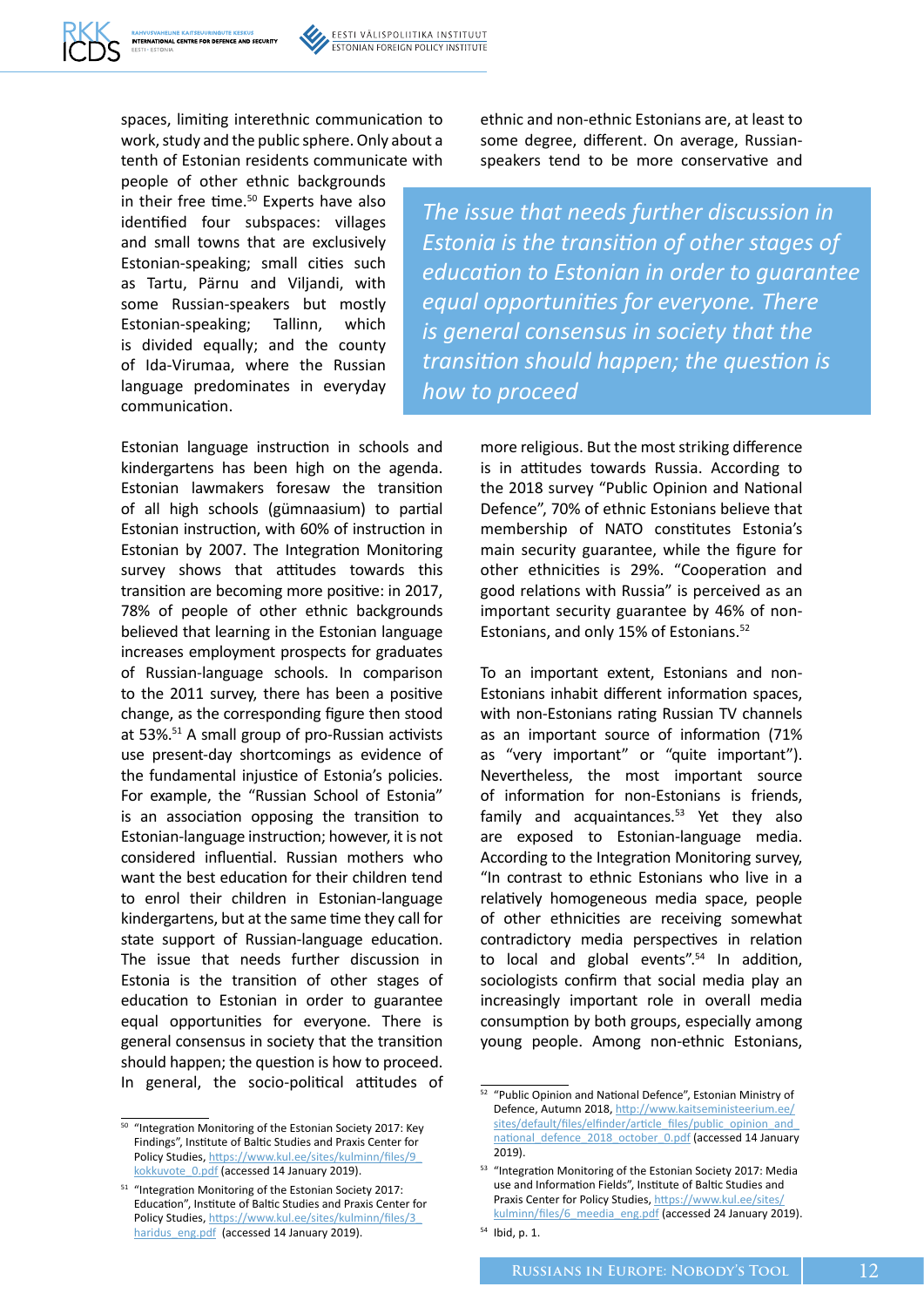

it has become the most important source for 77% of people aged between 15 and 34. Media consumption reflects existing attitudes, but in turn also shapes them.

*The legacy of World War II/the Great Patriotic War and the celebration of its conclusion in Europe (VE Day on 8 May in the West, Victory Day on 9 May in the former USSR) are a major source of antagonism, as the Bronze Soldier episode dramatically demonstrated*

> The legacy of World War II/the Great Patriotic War and the celebration of its conclusion in Europe (VE Day on 8 May in the West, Victory Day on 9 May in the former USSR) are a major source of antagonism, as the Bronze Soldier episode dramatically demonstrated. Today Russia vigorously exploits this antagonism with the symbols of victory, including St George's ribbons. The topic of the Russian-speaking community is politically very significant, especially during the election cycle. It is a prominent issue in pre-election debates and party support. Some small purely ethnic Russian parties used to run for election to parliament (for example, at the 1995 elections the Russian bloc won six

*Experts have noted that the ethnic divide becomes artificially sharp before elections, while in normal life it is far more benign*

> of the 101 seats). But since 2012, there have been no ethnic Russian parties represented in the Riigikogu, as the majority of the Russianspeaking electorate votes for the Centre Party.

However, this is certainly not an ethnicity-based party, as it has ethnic Estonian members, most notably among its leaders, including the former and current prime minister, Jüri Ratas. Experts have noted that the ethnic divide becomes artificially sharp before elections, while in normal life it is far more benign.

As for the influence of Russia, there are groups of active community members who are prone to mobilisation against the Estonian state. The main issues of interest for the community remain the citizenship policy and the question of Russian-language education. The non-Estonian

> minority is very diverse. On the one hand, it is influenced by the core active members who are closely connected to the Russian Federation through various networks, including the "Russian World". On the other, the majority of the community are passive members. At the same time, the potential for mobilisation does exist, as there is a considerable number of people sharing similar media consumption patterns, historical memories, holiday celebrations and threat perceptions.

As far as counter-measures against disinformation are concerned, Estonia considers it important, among other things, to guarantee public awareness and education on media literacy. The establishment of the new Russianlanguage channel ETV+ in 2015 was a step towards giving the public correct and objective information in their mother tongue.

### **Comparison and Conclusions**

Russia sees Russian-speakers abroad as an important resource for influence. The Compatriot policy, the concept of the "Russian World" and the repatriation policy continue to be important tools intended to bind those with "historical connections"

to Russia to the country's declared sphere of interest. It is fair to say that the Russian authorities securitise Russians abroad, treating them as a homogeneous group under threat

*The three cases analysed in this paper are very diverse in terms of the proportion of Russian-speakers in each society and their origins*

> from their host societies. Moscow exaggerates their numbers as well as their grievances. At the same time, Russia uses these people and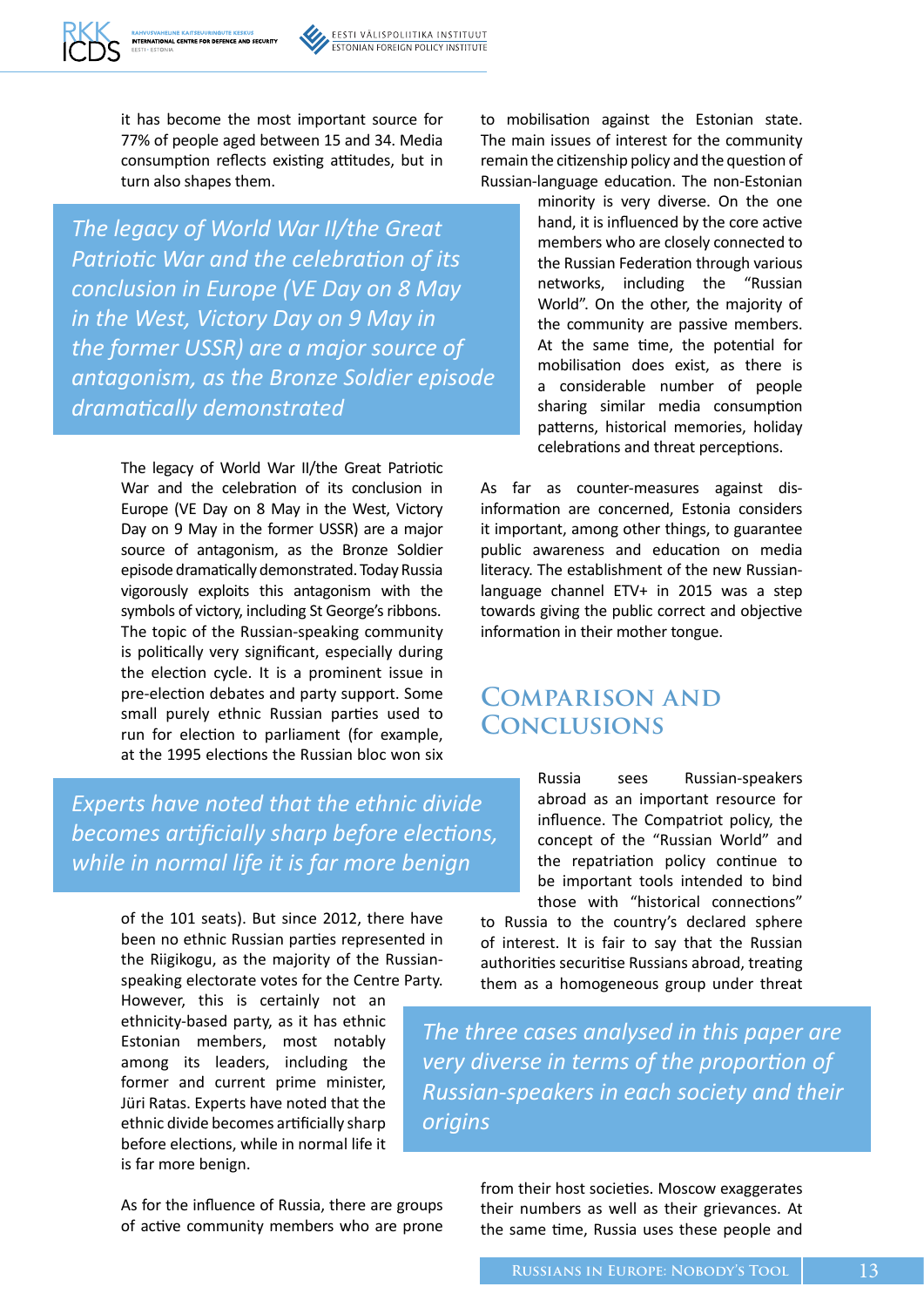issues instrumentally, as one tool in a larger toolbox. Although it is attentive to the condition of Russian communities, Russia also puts more resources into influencing other population groups with propaganda and fake news.

The three cases analysed in this paper are very diverse in terms of the proportion of Russianspeakers in each society and their origins. Finland represents an almost classic example

of migration (with some minor exceptions of old emigrants and Ingrian Finns) with people coming voluntarily to the new country and being willing to integrate. The societal context of somewhat negative attitudes towards Putin's regime contributes to the fact that the Russian-speakers tend to be passive in political life and

prefer to take care of their everyday life and problems. In Germany, the Russian-speakers also arrived voluntarily, but they were invited by the German government as ethnic Germans or Jews. They felt entitled to become part of society and are now having grievances as more migrants have been welcomed to Germany.

Both Finland and Germany have a marginal proportion of Russian-speakers compared to both the total population and other minorities. As a result, little securitisation of this topic takes place in the main, with the exception of some scandals erupting and jumping high up the agenda for short periods.

In Estonia, the Russian-speaking minority has a different origin, consisting mostly of people who moved there during Soviet times, without making a conscious decision to emigrate from the Soviet Union. This background has resulted in feelings of entitlement and negative attitudes towards the need to learn the Estonian language and adapt to the new realities in general. These attitudes, combined with a high proportion of the population being of non-Estonian origin, make this issue an important one on the political agenda. This importance also led society to acknowledge the need for integration, and advanced programmes and research are regularly conducted to raise awareness of the issue. It is fair to say that the Russian-speakers of Estonia are more securitised than those in the other cases examined, as nationalist conservative forces tend to see them as a threat.

At the same time, the common feature in all the cases analysed is the heterogeneity of the Russian-speakers. They can hardly be grouped together, as their origins and attitudes are diverse. They are in some cases even less prone to Russian propaganda than other groups, especially if they left Russia or the Soviet Union voluntarily and know what is going on inside Russia.

*The common feature in all the cases analysed is the heterogeneity of the Russian-speakers. They can hardly be grouped together, as their origins and attitudes are diverse*

> This analysis has also briefly looked at what measures the countries themselves take to guarantee the normal functioning of society and the inclusion of Russian-speakers. In general, their response is to promote integration and social resilience. On the whole, integration programmes have produced positive results, although these processes take time.

> It is complicated to find an effective and acceptable way to fight fake news and propaganda. Not overreacting to every single case is considered a potentially effective strategy. At the same time, the countries described here try to improve media literacy and create more public awareness and understanding about various news sources. They are engaged in resilience projects and creating objective media content, including in Russian. European and wider international cooperation in this field is also growing.